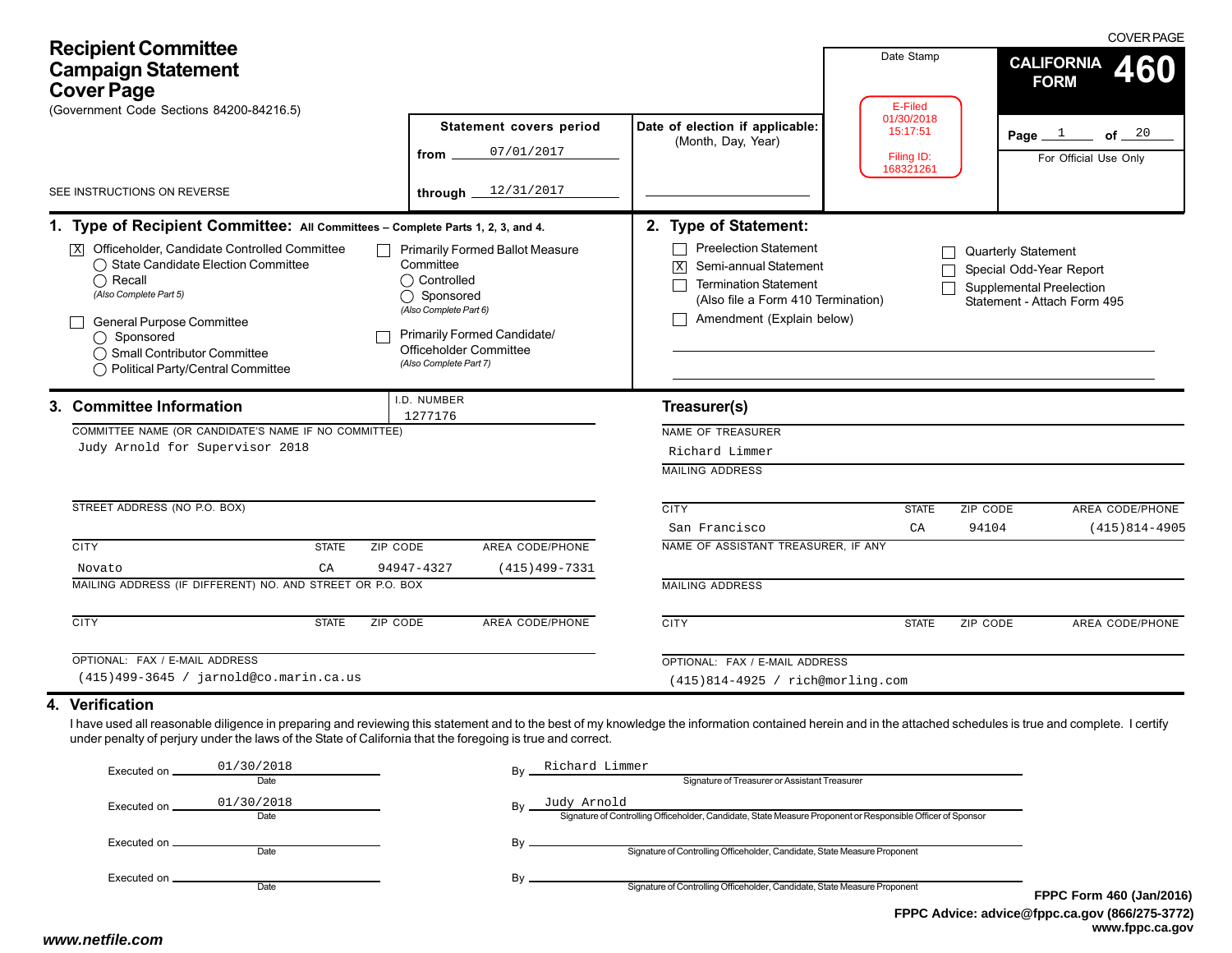## **Recipient Committee Campaign Statement Cover Page — Part 2**

### **5. Officeholder or Candidate Controlled Committee**

| NAME OF OFFICEHOLDER OR CANDIDATE                                          |             |              |            |  |  |  |  |  |  |
|----------------------------------------------------------------------------|-------------|--------------|------------|--|--|--|--|--|--|
| Judy Arnold                                                                |             |              |            |  |  |  |  |  |  |
| OFFICE SOUGHT OR HELD (INCLUDE LOCATION AND DISTRICT NUMBER IF APPLICABLE) |             |              |            |  |  |  |  |  |  |
| County Supervisor: Marin County                                            |             |              |            |  |  |  |  |  |  |
| RESIDENTIAL/BUSINESS ADDRESS (NO. AND STREET)                              | <b>CITY</b> | <b>STATE</b> | <b>ZIP</b> |  |  |  |  |  |  |
|                                                                            | Novato      | СA           | 94947-4327 |  |  |  |  |  |  |

**Related Committees Not Included in this Statement:** *List any committees not included in this statement that are controlled by you or are primarily formed to receive contributions or make expenditures on behalf of your candidacy.*

|              |            | CONTROLLED COMMITTEE?                                                                                              |
|--------------|------------|--------------------------------------------------------------------------------------------------------------------|
|              | <b>YES</b> | <b>NO</b>                                                                                                          |
|              |            |                                                                                                                    |
|              |            |                                                                                                                    |
| <b>STATE</b> |            | AREA CODE/PHONE                                                                                                    |
|              |            |                                                                                                                    |
|              |            |                                                                                                                    |
|              |            |                                                                                                                    |
|              |            |                                                                                                                    |
|              |            | CONTROLLED COMMITTEE?                                                                                              |
|              | <b>YES</b> | <b>NO</b>                                                                                                          |
|              |            |                                                                                                                    |
|              |            |                                                                                                                    |
| <b>STATE</b> |            | <b>AREA CODE/PHONE</b>                                                                                             |
|              |            | I.D. NUMBER<br>STREET ADDRESS (NO P.O. BOX)<br>ZIP CODE<br>I.D. NUMBER<br>STREET ADDRESS (NO P.O. BOX)<br>ZIP CODE |

### **6. Primarily Formed Ballot Measure Committee**

NAME OF BALLOT MEASURE

| BALLOT NO. OR LETTER | <b>JURISDICTION</b> | <b>SUPPORT</b><br><b>OPPOSE</b> |
|----------------------|---------------------|---------------------------------|

**Identify the controlling officeholder, candidate, or state measure proponent, if any.**

NAME OF OFFICEHOLDER, CANDIDATE, OR PROPONENT

| OFFICE SOUGHT OR HELD | <b>I DISTRICT NO. IF ANY</b> |
|-----------------------|------------------------------|
|                       |                              |

#### **7. Primarily Formed Candidate/Officeholder Committee** *List names of officeholder(s) or candidate(s) for which this committee is primarily formed.*

| NAME OF OFFICEHOLDER OR CANDIDATE | OFFICE SOUGHT OR HELD | <b>SUPPORT</b><br><b>OPPOSE</b> |
|-----------------------------------|-----------------------|---------------------------------|
| NAME OF OFFICEHOLDER OR CANDIDATE | OFFICE SOUGHT OR HELD | <b>SUPPORT</b><br><b>OPPOSE</b> |
| NAME OF OFFICEHOLDER OR CANDIDATE | OFFICE SOUGHT OR HELD | <b>SUPPORT</b><br><b>OPPOSE</b> |
| NAME OF OFFICEHOLDER OR CANDIDATE | OFFICE SOUGHT OR HELD | <b>SUPPORT</b><br><b>OPPOSE</b> |

*Attach continuation sheets if necessary*

COVER PAGE - PART 2

**460**

Page <u>2</u> of 20

**CALIFORNIA FORM**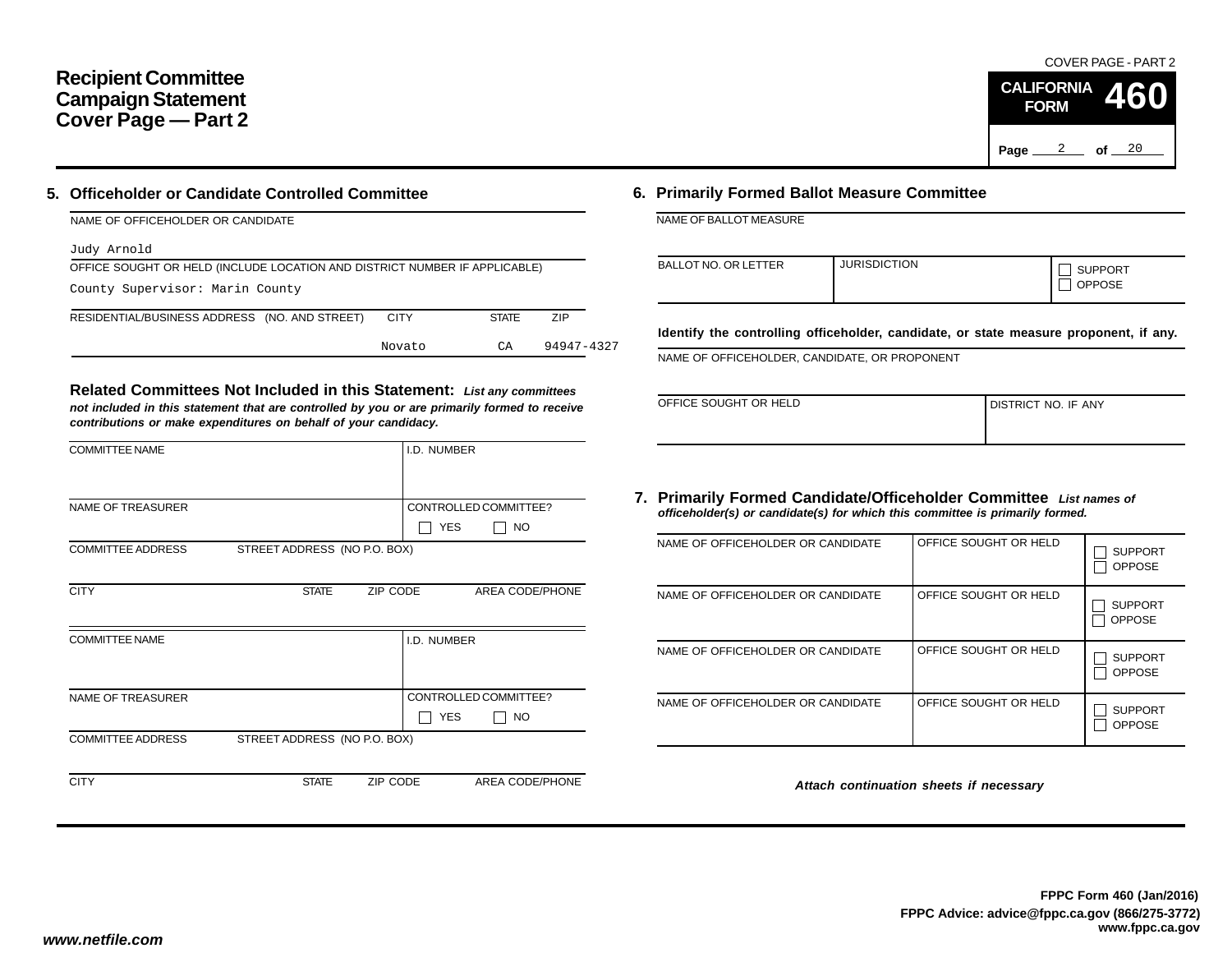| <b>Campaign Disclosure Statement</b>                                      |      |                                                                                                                                                                        |                                                                                        | SUMMARY PAGE                  |                                                                                                                                                                                                                                                                                                                     |  |  |
|---------------------------------------------------------------------------|------|------------------------------------------------------------------------------------------------------------------------------------------------------------------------|----------------------------------------------------------------------------------------|-------------------------------|---------------------------------------------------------------------------------------------------------------------------------------------------------------------------------------------------------------------------------------------------------------------------------------------------------------------|--|--|
| <b>Summary Page</b>                                                       |      | Amounts may be rounded<br>to whole dollars.                                                                                                                            |                                                                                        | Statement covers period       | CALIFORNIA 460                                                                                                                                                                                                                                                                                                      |  |  |
|                                                                           |      |                                                                                                                                                                        | from _                                                                                 | 07/01/2017                    | <b>FORM</b>                                                                                                                                                                                                                                                                                                         |  |  |
| SEE INSTRUCTIONS ON REVERSE                                               |      |                                                                                                                                                                        | through.                                                                               | 12/31/2017                    | Page $3$ of $20$                                                                                                                                                                                                                                                                                                    |  |  |
| NAME OF FILER                                                             |      |                                                                                                                                                                        |                                                                                        |                               | I.D. NUMBER                                                                                                                                                                                                                                                                                                         |  |  |
| Judy Arnold for Supervisor 2018                                           |      |                                                                                                                                                                        |                                                                                        |                               | 1277176                                                                                                                                                                                                                                                                                                             |  |  |
| <b>Contributions Received</b>                                             |      | Column A<br>TOTAL THIS PERIOD<br>(FROM ATTACHED SCHEDULES)                                                                                                             | <b>Column B</b><br><b>CALENDAR YEAR</b><br><b>TOTALTO DATE</b>                         | <b>General Elections</b>      | <b>Calendar Year Summary for Candidates</b><br>Running in Both the State Primary and                                                                                                                                                                                                                                |  |  |
|                                                                           |      |                                                                                                                                                                        | 49,679.31<br>$\mathbb{S}$                                                              |                               |                                                                                                                                                                                                                                                                                                                     |  |  |
|                                                                           |      | 0.00                                                                                                                                                                   | 0.00                                                                                   |                               | $1/1$ through $6/30$<br>7/1 to Date                                                                                                                                                                                                                                                                                 |  |  |
|                                                                           |      |                                                                                                                                                                        | $\frac{49,679.31}{\frac{1}{2}}$                                                        | 20. Contributions<br>Received | $\frac{1}{2}$ $\frac{1}{2}$ $\frac{1}{2}$ $\frac{1}{2}$ $\frac{1}{2}$ $\frac{1}{2}$ $\frac{1}{2}$ $\frac{1}{2}$ $\frac{1}{2}$ $\frac{1}{2}$ $\frac{1}{2}$ $\frac{1}{2}$ $\frac{1}{2}$ $\frac{1}{2}$ $\frac{1}{2}$ $\frac{1}{2}$ $\frac{1}{2}$ $\frac{1}{2}$ $\frac{1}{2}$ $\frac{1}{2}$ $\frac{1}{2}$ $\frac{1}{2}$ |  |  |
|                                                                           |      | 0.00                                                                                                                                                                   | 0.00                                                                                   | 21. Expenditures              |                                                                                                                                                                                                                                                                                                                     |  |  |
|                                                                           |      |                                                                                                                                                                        | 49,679.31<br>$\mathbb{S}$                                                              | Made                          |                                                                                                                                                                                                                                                                                                                     |  |  |
| <b>Expenditures Made</b>                                                  |      |                                                                                                                                                                        |                                                                                        |                               | <b>Expenditure Limit Summary for State</b>                                                                                                                                                                                                                                                                          |  |  |
|                                                                           |      |                                                                                                                                                                        |                                                                                        | <b>Candidates</b>             |                                                                                                                                                                                                                                                                                                                     |  |  |
|                                                                           |      | 0.00                                                                                                                                                                   | 0.00                                                                                   |                               | 22. Cumulative Expenditures Made*                                                                                                                                                                                                                                                                                   |  |  |
|                                                                           |      |                                                                                                                                                                        | $\mathbb{S}$<br>42,841.06                                                              |                               | (If Subject to Voluntary Expenditure Limit)                                                                                                                                                                                                                                                                         |  |  |
| 9. Accrued Expenses (Unpaid Bills)  Schedule F, Line 3                    |      | 0.00                                                                                                                                                                   | 0.00                                                                                   | Date of Election              | <b>Total to Date</b>                                                                                                                                                                                                                                                                                                |  |  |
|                                                                           |      | 0.00<br>$\label{eq:2.1} \frac{1}{\sqrt{2\pi}}\left(\frac{1}{\sqrt{2\pi}}\right)^{1/2}\left(\frac{1}{\sqrt{2\pi}}\right)^{1/2}\left(\frac{1}{\sqrt{2\pi}}\right)^{1/2}$ | 0.00                                                                                   | (mm/dd/yy)                    |                                                                                                                                                                                                                                                                                                                     |  |  |
|                                                                           |      | 28,053.36                                                                                                                                                              | $\frac{1}{2}$<br>42,841.06                                                             |                               | $\frac{1}{2}$                                                                                                                                                                                                                                                                                                       |  |  |
| <b>Current Cash Statement</b>                                             |      |                                                                                                                                                                        |                                                                                        | $\frac{1}{\sqrt{2}}$          | $\frac{1}{2}$                                                                                                                                                                                                                                                                                                       |  |  |
| 12. Beginning Cash Balance  Previous Summary Page, Line 16 \$ 18.968.54   |      |                                                                                                                                                                        | To calculate Column B, add                                                             |                               |                                                                                                                                                                                                                                                                                                                     |  |  |
|                                                                           |      | 23,131,35                                                                                                                                                              | amounts in Column A to the<br>corresponding amounts                                    |                               |                                                                                                                                                                                                                                                                                                                     |  |  |
|                                                                           |      | 0.00                                                                                                                                                                   | from Column B of your last                                                             | reported in Column B.         | *Amounts in this section may be different from amounts                                                                                                                                                                                                                                                              |  |  |
|                                                                           |      | 28,053.36                                                                                                                                                              | report. Some amounts in<br>Column A may be negative                                    |                               |                                                                                                                                                                                                                                                                                                                     |  |  |
| 16. ENDING CASH BALANCE  Add Lines 12 + 13 + 14, then subtract Line 15 \$ |      | 32,046.53                                                                                                                                                              | figures that should be                                                                 |                               |                                                                                                                                                                                                                                                                                                                     |  |  |
| If this is a termination statement, Line 16 must be zero.                 |      |                                                                                                                                                                        | subtracted from previous<br>period amounts. If this is<br>the first report being filed |                               |                                                                                                                                                                                                                                                                                                                     |  |  |
| 17. LOAN GUARANTEES RECEIVED  Schedule B, Part 2                          | \$   | 0.00                                                                                                                                                                   | for this calendar year, only<br>carry over the amounts                                 |                               |                                                                                                                                                                                                                                                                                                                     |  |  |
| <b>Cash Equivalents and Outstanding Debts</b>                             |      |                                                                                                                                                                        | from Lines 2, 7, and 9 (if<br>any).                                                    |                               |                                                                                                                                                                                                                                                                                                                     |  |  |
|                                                                           | - \$ | 0.00                                                                                                                                                                   |                                                                                        |                               |                                                                                                                                                                                                                                                                                                                     |  |  |
|                                                                           | - \$ | 0.00                                                                                                                                                                   |                                                                                        |                               |                                                                                                                                                                                                                                                                                                                     |  |  |
|                                                                           |      |                                                                                                                                                                        |                                                                                        |                               | FPPC Form 460 (Jan/201                                                                                                                                                                                                                                                                                              |  |  |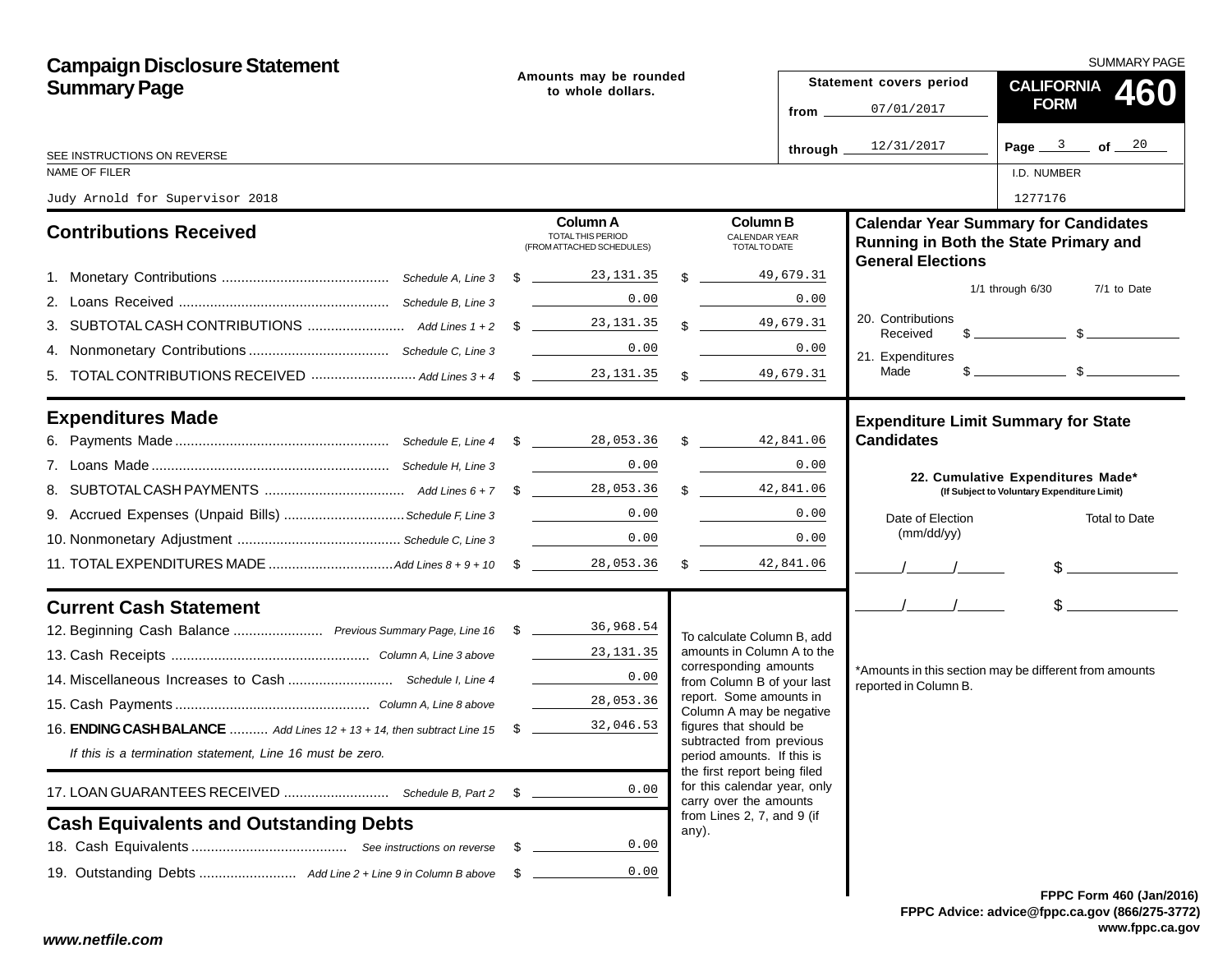| <b>Schedule A</b>                      |                                                                                                                                               |                                                                       |                                                                                                     |                                                 |                                                                  |                                                                                            | <b>SCHEDULE A</b>    |  |
|----------------------------------------|-----------------------------------------------------------------------------------------------------------------------------------------------|-----------------------------------------------------------------------|-----------------------------------------------------------------------------------------------------|-------------------------------------------------|------------------------------------------------------------------|--------------------------------------------------------------------------------------------|----------------------|--|
| <b>Monetary Contributions Received</b> |                                                                                                                                               |                                                                       | Amounts may be rounded<br>to whole dollars.                                                         | Statement covers period<br>07/01/2017<br>from   |                                                                  | <b>CALIFORNIA</b><br><b>FORM</b>                                                           |                      |  |
|                                        | SEE INSTRUCTIONS ON REVERSE                                                                                                                   |                                                                       |                                                                                                     | through 12/31/2017                              |                                                                  | 4<br>Page _                                                                                | $\_$ of $\_$ $^{20}$ |  |
| NAME OF FILER                          |                                                                                                                                               |                                                                       |                                                                                                     |                                                 |                                                                  | I.D. NUMBER                                                                                |                      |  |
|                                        | Judy Arnold for Supervisor 2018                                                                                                               |                                                                       |                                                                                                     |                                                 |                                                                  | 1277176                                                                                    |                      |  |
| DATE<br><b>RECEIVED</b>                | FULL NAME, STREET ADDRESS AND ZIP CODE OF CONTRIBUTOR<br>(IF COMMITTEE, ALSO ENTER I.D. NUMBER)                                               | <b>CONTRIBUTOR</b><br>$CODE *$                                        | IF AN INDIVIDUAL, ENTER<br>OCCUPATION AND EMPLOYER<br>(IF SELF-EMPLOYED, ENTER NAME<br>OF BUSINESS) | <b>AMOUNT</b><br>RECEIVED THIS<br><b>PERIOD</b> | <b>CUMULATIVE TO DATE</b><br>CALENDAR YEAR<br>(JAN. 1 - DEC. 31) | PER ELECTION<br>TO DATE<br>(IF REQUIRED)                                                   |                      |  |
| 07/01/2017                             | District Council of Iron Workers (ID# 831693)<br>Pinole, CA 94564                                                                             | $\square$ IND<br>$X$ COM<br>$\Box$ OTH<br>$\Box$ PTY<br>$\square$ SCC |                                                                                                     | 500.00                                          |                                                                  | 500.00                                                                                     |                      |  |
| 07/01/2017                             | Glen Harrington<br>Novato, CA 94945                                                                                                           | $X$ IND<br>$\Box$ COM<br>$\Box$ OTH<br>$\square$ PTY<br>$\square$ SCC | Retired<br>Retired                                                                                  | 120.00                                          |                                                                  | 120.00                                                                                     |                      |  |
| 07/01/2017                             | Dennis McQuaid<br>Sonoma, CA 95476                                                                                                            | $X$ IND<br>$\Box$ COM<br>$\Box$ OTH<br>$\Box$ PTY<br>$\Box$ SCC       | Attorney<br>Hansen Bridgett                                                                         | 100.00                                          |                                                                  | 100.00                                                                                     |                      |  |
| 07/01/2017                             | Gerald Peters<br>Novato, CA 94947                                                                                                             | $X$ IND<br>$\Box$ COM<br>$\Box$ OTH<br>$\Box$ PTY<br>$\square$ SCC    | Retired<br>Retired                                                                                  | 120.00                                          |                                                                  | 120.00                                                                                     |                      |  |
| 07/02/2017                             | Stephen Kinsey<br>Forest Knolls, CA 94933                                                                                                     | $X$ IND<br>$\Box$ COM<br>$\Box$ OTH<br>$\Box$ PTY<br>$\Box$ SCC       | Supervisor<br>County of Marin                                                                       | 150.00                                          |                                                                  | 150.00                                                                                     |                      |  |
|                                        |                                                                                                                                               |                                                                       | <b>SUBTOTAL \$</b>                                                                                  | 990.00                                          |                                                                  |                                                                                            |                      |  |
|                                        | <b>Schedule A Summary</b><br>1. Amount received this period - itemized monetary contributions.                                                |                                                                       |                                                                                                     | 21,730.00                                       |                                                                  | *Contributor Codes<br>IND-Individual<br>COM-Recipient Committee<br>(other than PTY or SCC) |                      |  |
|                                        | 2. Amount received this period – unitemized monetary contributions of less than \$100 \$                                                      |                                                                       |                                                                                                     | 1,401.35                                        |                                                                  | OTH - Other (e.g., business entity)<br>PTY - Political Party                               |                      |  |
|                                        | 3. Total monetary contributions received this period.<br>(Add Lines 1 and 2. Enter here and on the Summary Page, Column A, Line 1.)  TOTAL \$ |                                                                       |                                                                                                     | 23, 131.35                                      |                                                                  | SCC - Small Contributor Committee                                                          |                      |  |
|                                        |                                                                                                                                               |                                                                       |                                                                                                     |                                                 |                                                                  | FPPC Form 460 (Jan/2016)                                                                   |                      |  |

*www.netfile.com*

**www.fppc.ca.gov**

**FPPC Advice: advice@fppc.ca.gov (866/275-3772)**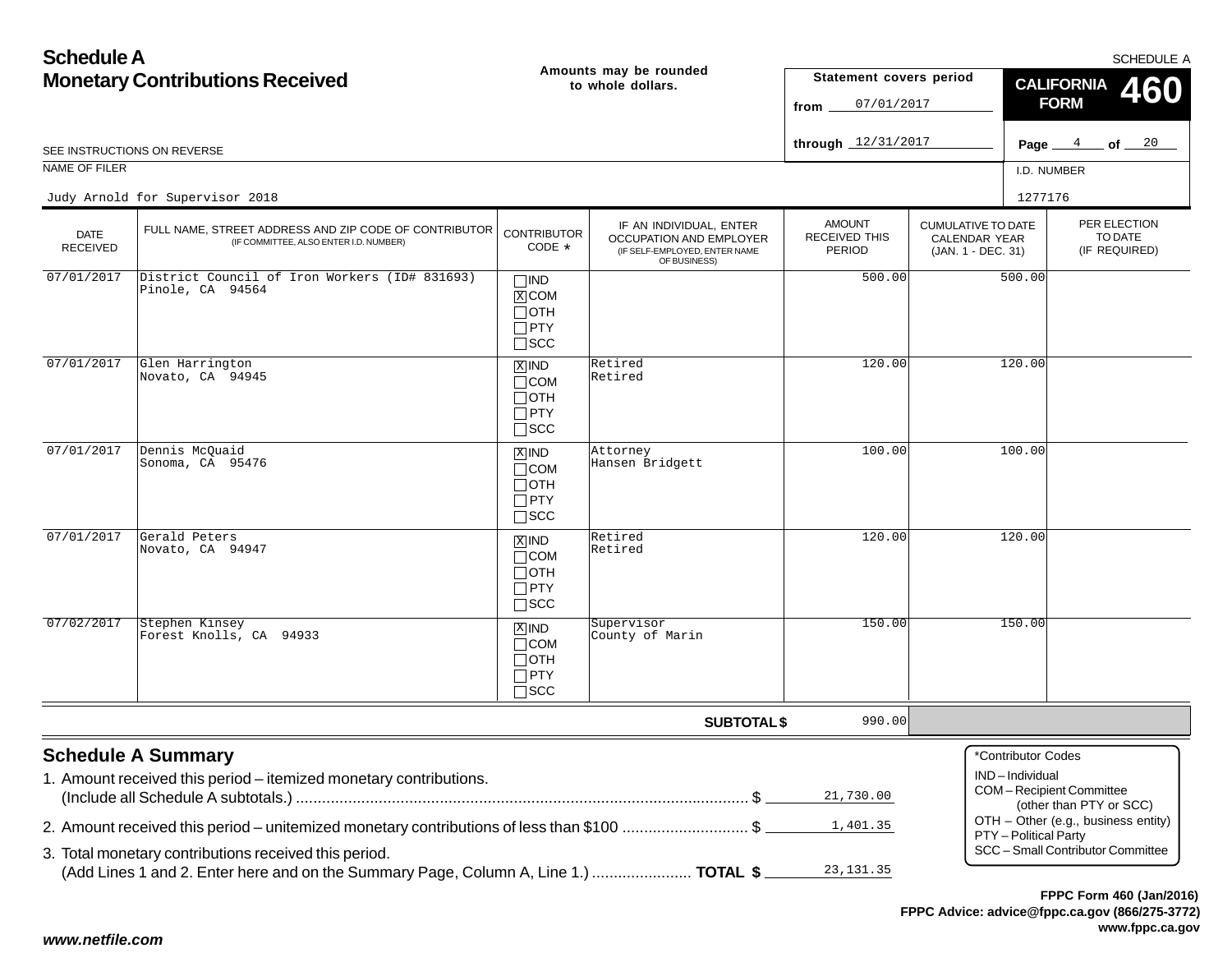| <b>Schedule A (Continuation Sheet)</b><br><b>Monetary Contributions Received</b> |                                                                                                 | Amounts may be rounded<br>to whole dollars.                                   |                                                                                                            | <b>Statement covers period</b><br>07/01/2017<br>from<br>12/31/2017<br>through. |                                                                         | SCHEDULE A (CONT.)<br><b>CALIFORNIA</b><br>460<br><b>FORM</b><br>Page $\frac{5}{20}$ of $\frac{20}{20}$<br>I.D. NUMBER |                                          |  |
|----------------------------------------------------------------------------------|-------------------------------------------------------------------------------------------------|-------------------------------------------------------------------------------|------------------------------------------------------------------------------------------------------------|--------------------------------------------------------------------------------|-------------------------------------------------------------------------|------------------------------------------------------------------------------------------------------------------------|------------------------------------------|--|
| NAME OF FILER                                                                    | Judy Arnold for Supervisor 2018                                                                 |                                                                               |                                                                                                            |                                                                                |                                                                         | 1277176                                                                                                                |                                          |  |
| <b>DATE</b><br><b>RECEIVED</b>                                                   | FULL NAME, STREET ADDRESS AND ZIP CODE OF CONTRIBUTOR<br>(IF COMMITTEE, ALSO ENTER I.D. NUMBER) | <b>CONTRIBUTOR</b><br>CODE *                                                  | IF AN INDIVIDUAL, ENTER<br><b>OCCUPATION AND EMPLOYER</b><br>(IF SELF-EMPLOYED, ENTER NAME<br>OF BUSINESS) | <b>AMOUNT</b><br><b>RECEIVED THIS</b><br><b>PERIOD</b>                         | <b>CUMULATIVE TO DATE</b><br><b>CALENDAR YEAR</b><br>(JAN. 1 - DEC. 31) |                                                                                                                        | PER ELECTION<br>TO DATE<br>(IF REQUIRED) |  |
| 07/03/2017                                                                       | Carolyn Glendening<br>Novato, CA 94947                                                          | $X$ IND<br>$\Box$ COM<br>$\Box$ OTH<br>$\Box$ PTY<br>$\square$ SCC            | Product Manager<br>Envision Technology Mktg                                                                | 120.00                                                                         |                                                                         | 120.00                                                                                                                 |                                          |  |
| 07/03/2017                                                                       | Dan Macdonald<br>Novato, CA 94945                                                               | $\overline{X}$ IND<br>$\Box$ COM<br>$\Box$ OTH<br>$\Box$ PTY<br>$\square$ scc | Architect<br>Danel Macdonald AIA<br>Architects Inc                                                         | 120.00                                                                         |                                                                         | 120.00                                                                                                                 |                                          |  |
| 07/03/2017                                                                       | Ross Millerick<br>Novato, CA 94945                                                              | $X$ IND<br>$\Box$ COM<br>$\Box$ OTH<br>$\Box$ PTY<br>$\square$ SCC            | Project Manager<br>Pyramid                                                                                 | 250.00                                                                         |                                                                         | 250.00                                                                                                                 |                                          |  |
| 07/06/2017                                                                       | Jeanne MacLeamy<br>Novato, CA 94949                                                             | $\overline{X}$ IND<br>$\Box$ COM<br>$\Box$ OTH<br>$\Box$ PTY<br>$\square$ SCC | Architect<br>Self Employed                                                                                 | 250.00                                                                         |                                                                         | 250.00                                                                                                                 |                                          |  |
| 07/06/2017                                                                       | Professional Financial Investors<br>Novato, CA 94949                                            | $\Box$ IND<br>$\Box$ COM<br>$X$ OTH<br>$\Box$ PTY<br>$\Box$ scc               |                                                                                                            | 2,500.00                                                                       |                                                                         | 2,500.00                                                                                                               |                                          |  |
|                                                                                  |                                                                                                 |                                                                               | <b>SUBTOTAL \$</b>                                                                                         | 3,240.00                                                                       |                                                                         |                                                                                                                        |                                          |  |

\*Contributor CodesIND – Individual COM – Recipient Committee (other than PTY or SCC) OTH – Other (e.g., business entity) PTY – Political Party SCC – Small Contributor Committee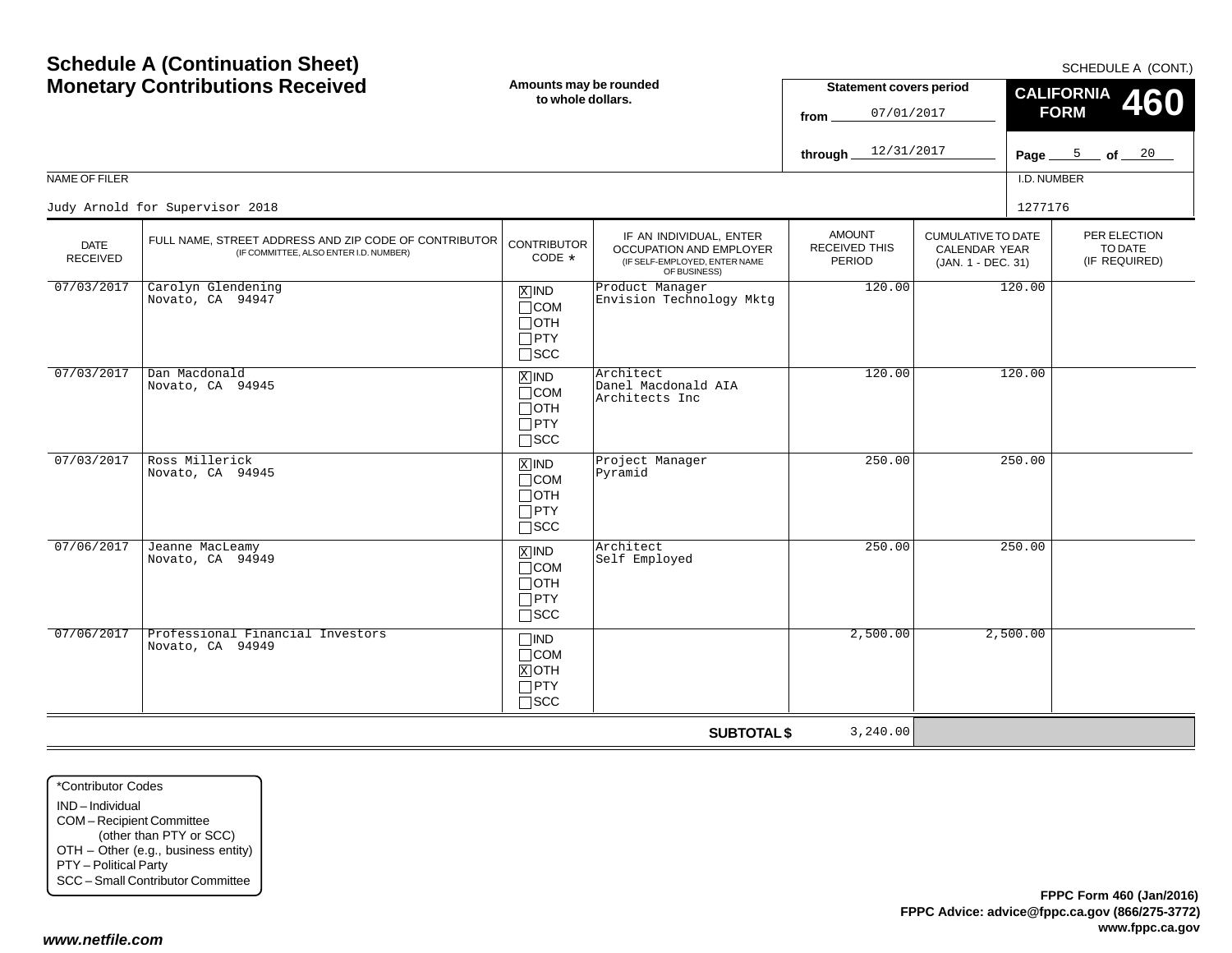**www.fppc.ca.gov**

**FPPC Advice: advice@fppc.ca.gov (866/275-3772)**

|                         |                                                                                                 | w www.www.                                                                    |                                                                                                     | 07/01/2017<br>from                       |                                                                  | 40U<br><b>FORM</b>                       |
|-------------------------|-------------------------------------------------------------------------------------------------|-------------------------------------------------------------------------------|-----------------------------------------------------------------------------------------------------|------------------------------------------|------------------------------------------------------------------|------------------------------------------|
|                         |                                                                                                 |                                                                               |                                                                                                     | through $12/31/2017$                     |                                                                  | Page $6$ of $20$                         |
| NAME OF FILER           |                                                                                                 |                                                                               |                                                                                                     |                                          |                                                                  | I.D. NUMBER                              |
|                         | Judy Arnold for Supervisor 2018                                                                 |                                                                               |                                                                                                     |                                          |                                                                  | 1277176                                  |
| <b>DATE</b><br>RECEIVED | FULL NAME, STREET ADDRESS AND ZIP CODE OF CONTRIBUTOR<br>(IF COMMITTEE, ALSO ENTER I.D. NUMBER) | <b>CONTRIBUTOR</b><br>$CODE *$                                                | IF AN INDIVIDUAL, ENTER<br>OCCUPATION AND EMPLOYER<br>(IF SELF-EMPLOYED, ENTER NAME<br>OF BUSINESS) | <b>AMOUNT</b><br>RECEIVED THIS<br>PERIOD | <b>CUMULATIVE TO DATE</b><br>CALENDAR YEAR<br>(JAN. 1 - DEC. 31) | PER ELECTION<br>TO DATE<br>(IF REQUIRED) |
| 07/08/2017              | Erin Lucan<br>Novato, CA 94947                                                                  | $\overline{X}$ IND<br>$\Box$ COM<br>$\Box$ OTH<br>$\Box$ PTY<br>$\square$ SCC | Marketing Director<br>Kimpton Hotels                                                                | 120.00                                   |                                                                  | 120.00                                   |
| 07/10/2017              | The Dutra Group<br>San Rafael, CA 94901-5595                                                    | $\Box$ IND<br>$\Box$ COM<br>$X$ OTH<br>$\Box$ PTY<br>$\Box$ SCC               |                                                                                                     | 2,000.00                                 | 2,000.00                                                         |                                          |
| 07/11/2017              | Jonathan Frieman<br>San Rafael, CA 94901                                                        | $X$ IND<br>$\Box$ COM<br>$\Box$ OTH<br>$\Box$ PTY<br>$\Box$ scc               | Community Volunteer<br>Self Employed                                                                | 250.00                                   |                                                                  | 250.00                                   |
| 07/11/2017              | Brianna Weber<br>Novato, CA 94945                                                               | $\overline{X}$ IND<br>$\Box$ COM<br>$\Box$ OTH<br>$\Box$ PTY<br>$\Box$ SCC    | Homemaker<br>Self Employed                                                                          | 250.00                                   |                                                                  | 250.00                                   |
| 07/12/2017              | Burton for Superintendent of Publc<br>Instruction 2018 (ID# 1366127)<br>San Francisco, CA 94104 | $\Box$ IND<br>$X$ COM<br>$\Box$ OTH<br>$\Box$ PTY<br>$\square$ SCC            |                                                                                                     | 1,500.00                                 | 1,500.00                                                         |                                          |
|                         |                                                                                                 |                                                                               | <b>SUBTOTAL \$</b>                                                                                  | 4,120.00                                 |                                                                  |                                          |

**Amounts may be rounded to whole dollars.**

**Schedule A (Continuation Sheet) Monetary Contributions Received**

#### SCHEDULE A (CONT.)

**460**

**CALIFORNIA**

**Statement covers period**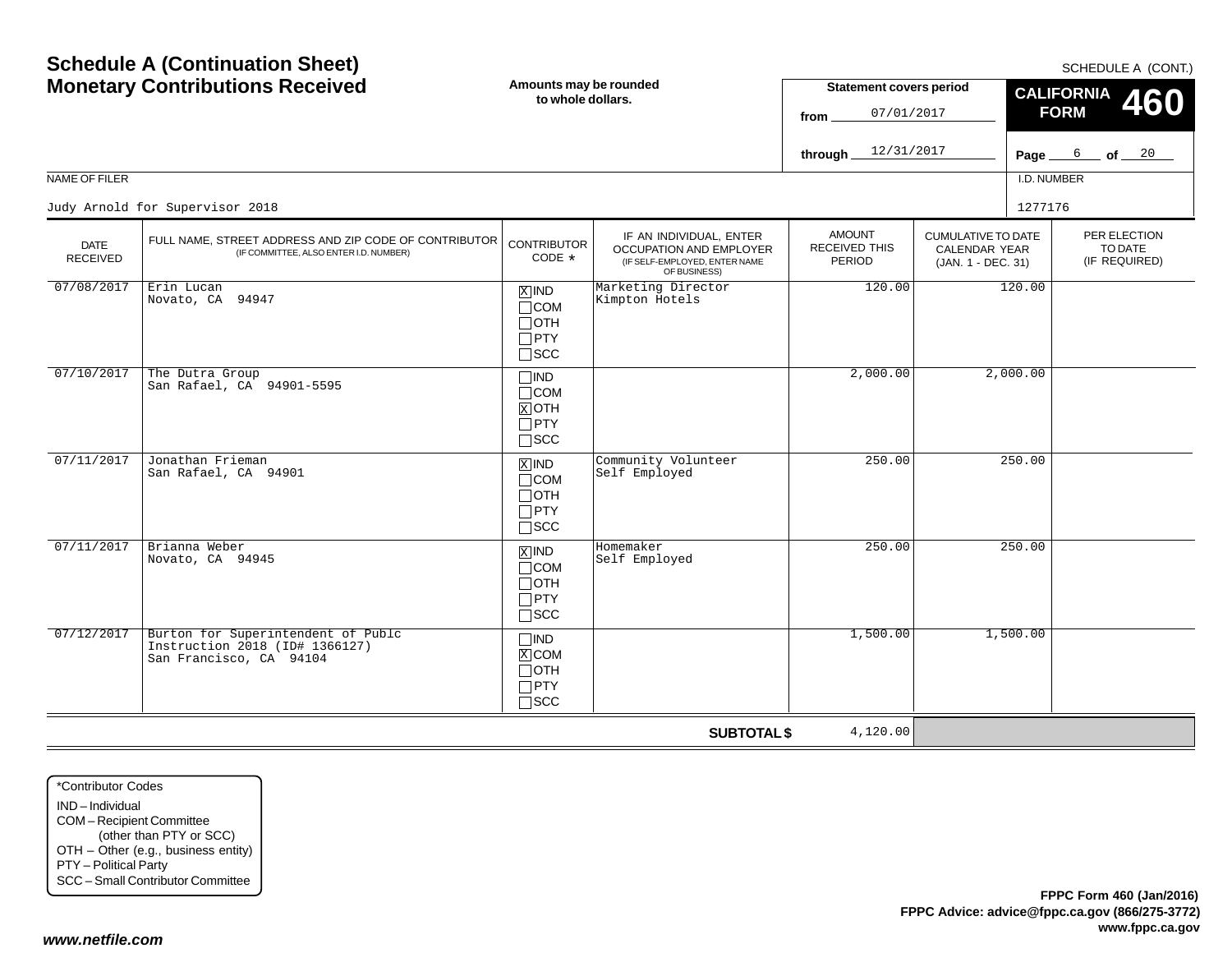| <b>Monetary Contributions Received</b> |                                                                                                 | Amounts may be rounded<br>to whole dollars.                                       |                                                                                                     | <b>Statement covers period</b><br>07/01/2017<br>from.  |                                                                  | <b>CALIFORNIA</b><br>460<br><b>FORM</b> |                                          |  |
|----------------------------------------|-------------------------------------------------------------------------------------------------|-----------------------------------------------------------------------------------|-----------------------------------------------------------------------------------------------------|--------------------------------------------------------|------------------------------------------------------------------|-----------------------------------------|------------------------------------------|--|
|                                        |                                                                                                 |                                                                                   |                                                                                                     | 12/31/2017<br>through                                  |                                                                  | Page $\frac{7}{2}$ of $\frac{20}{2}$    |                                          |  |
| NAME OF FILER                          |                                                                                                 |                                                                                   |                                                                                                     |                                                        |                                                                  | I.D. NUMBER                             |                                          |  |
|                                        | Judy Arnold for Supervisor 2018                                                                 |                                                                                   |                                                                                                     |                                                        |                                                                  | 1277176                                 |                                          |  |
| <b>DATE</b><br>RECEIVED                | FULL NAME, STREET ADDRESS AND ZIP CODE OF CONTRIBUTOR<br>(IF COMMITTEE, ALSO ENTER I.D. NUMBER) | <b>CONTRIBUTOR</b><br>CODE *                                                      | IF AN INDIVIDUAL, ENTER<br>OCCUPATION AND EMPLOYER<br>(IF SELF-EMPLOYED, ENTER NAME<br>OF BUSINESS) | <b>AMOUNT</b><br><b>RECEIVED THIS</b><br><b>PERIOD</b> | <b>CUMULATIVE TO DATE</b><br>CALENDAR YEAR<br>(JAN. 1 - DEC. 31) |                                         | PER ELECTION<br>TO DATE<br>(IF REQUIRED) |  |
| 07/12/2017                             | Gary Butler<br>Novato, CA 94949                                                                 | $\overline{X}$ IND<br>$\Box$ COM<br>$\Box$ OTH<br>$\Box$ PTY<br>$\square$ SCC     | Insurance<br>Self Employed                                                                          | 120.00                                                 |                                                                  | 120.00                                  |                                          |  |
| 07/14/2017                             | Alfred Baumann<br>Petaluma, CA 94952                                                            | $X$ IND<br>$\Box$ COM<br>$\Box$ OTH<br>$\Box$ PTY<br>$\Box$ SCC                   | Retired<br>Retired                                                                                  | 200.00                                                 |                                                                  | 200.00                                  |                                          |  |
| 07/14/2017                             | Erin Fish<br>Kentfield, CA 94904                                                                | $X$ IND<br>$\Box$ COM<br>$\Box$ OTH<br>$\Box$ PTY<br>$\square$ SCC                | Homemaker<br>Self Employed                                                                          | 180.00                                                 |                                                                  | 180.00                                  |                                          |  |
| 07/14/2017                             | Bill Long<br>Novato, CA 94949                                                                   | $\boxed{\text{X}}$ IND<br>$\Box$ COM<br>$\Box$ OTH<br>$\Box$ PTY<br>$\square$ SCC | Retired<br>Retired                                                                                  | 120.00                                                 |                                                                  | 120.00                                  |                                          |  |
| 07/15/2017                             | William Kelly<br>Novato, CA 94949                                                               | $X$ IND<br>$\Box$ COM<br>$\Box$ OTH<br>$\Box$ PTY<br>$\square$ SCC                | Architect<br>Self-Employed                                                                          | 100.00                                                 |                                                                  | 100.00                                  |                                          |  |
|                                        |                                                                                                 |                                                                                   | <b>SUBTOTAL \$</b>                                                                                  | 720.00                                                 |                                                                  |                                         |                                          |  |

**Amounts may be rounded**

\*Contributor CodesIND – IndividualCOM – Recipient Committee (other than PTY or SCC) OTH – Other (e.g., business entity) PTY – Political Party SCC – Small Contributor Committee

**Schedule A (Continuation Sheet)**

*www.netfile.com*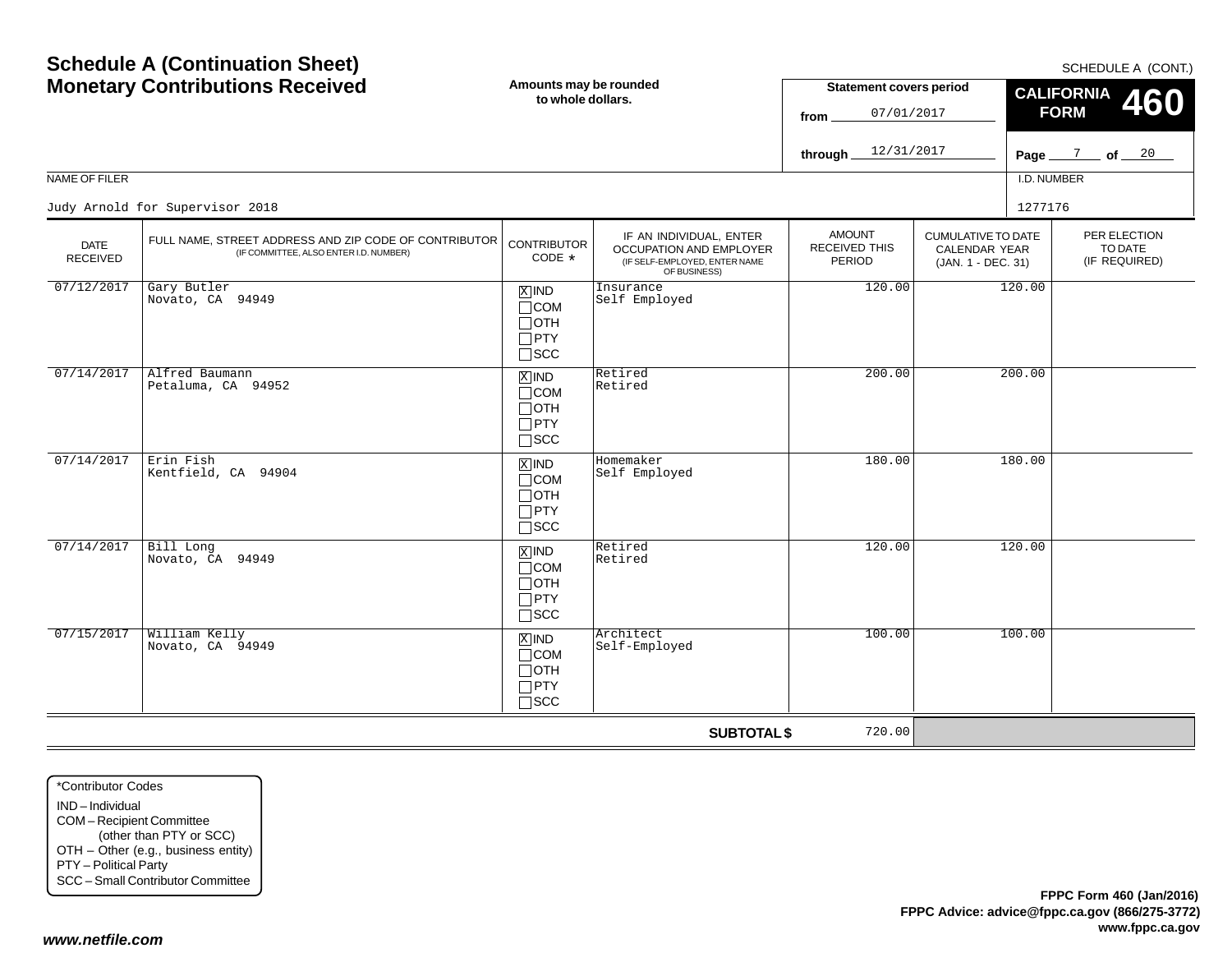|                                | <b>Monetary Contributions Received</b>                                                          | Amounts may be rounded<br>to whole dollars.                                       |                                                                                                     | <b>Statement covers period</b><br>07/01/2017<br>from |                                                                  | <b>CALIFORNIA</b><br><b>FORM</b> | <b>JUILDULL A (UUIVI.)</b><br><b>460</b> |
|--------------------------------|-------------------------------------------------------------------------------------------------|-----------------------------------------------------------------------------------|-----------------------------------------------------------------------------------------------------|------------------------------------------------------|------------------------------------------------------------------|----------------------------------|------------------------------------------|
|                                |                                                                                                 |                                                                                   |                                                                                                     | 12/31/2017<br>through                                |                                                                  |                                  | Page $8$ of $20$                         |
| NAME OF FILER                  |                                                                                                 |                                                                                   |                                                                                                     |                                                      |                                                                  | I.D. NUMBER                      |                                          |
|                                | Judy Arnold for Supervisor 2018                                                                 |                                                                                   |                                                                                                     |                                                      |                                                                  | 1277176                          |                                          |
| <b>DATE</b><br><b>RECEIVED</b> | FULL NAME, STREET ADDRESS AND ZIP CODE OF CONTRIBUTOR<br>(IF COMMITTEE, ALSO ENTER I.D. NUMBER) | <b>CONTRIBUTOR</b><br>CODE *                                                      | IF AN INDIVIDUAL, ENTER<br>OCCUPATION AND EMPLOYER<br>(IF SELF-EMPLOYED, ENTER NAME<br>OF BUSINESS) | <b>AMOUNT</b><br><b>RECEIVED THIS</b><br>PERIOD      | <b>CUMULATIVE TO DATE</b><br>CALENDAR YEAR<br>(JAN. 1 - DEC. 31) |                                  | PER ELECTION<br>TO DATE<br>(IF REQUIRED) |
| 07/17/2017                     | Richard Grosboll<br>San Francisco, CA 94133                                                     | $\boxed{\text{X}}$ IND<br>$\Box$ COM<br>$\Box$ OTH<br>$\Box$ PTY<br>$\square$ SCC | Attorney<br>Neyhart Anderson FLynn<br>Grosboll                                                      | 200.00                                               |                                                                  | 200.00                           |                                          |
| 07/19/2017                     | Gerald Gause<br>Novato, CA 94947                                                                | $\boxed{\text{X}}$ IND<br>$\Box$ COM<br>$\Box$ OTH<br>$\Box$ PTY<br>$\square$ scc | Retired<br>Retired                                                                                  | 100.00                                               |                                                                  | 100.00                           |                                          |
| 07/19/2017                     | Carey Parent<br>Novato, CA 94945                                                                | $X$ IND<br>$\Box$ COM<br>$\Box$ OTH<br>$\Box$ PTY<br>$\square$ SCC                | Engineer<br>CLE                                                                                     | 1,000.00                                             |                                                                  | 1,000.00                         |                                          |
| 07/23/2017                     | Helen Wilms<br>San Rafael, CA 94903                                                             | $\boxed{\text{X}}$ IND<br>$\Box$ COM<br>$\Box$ OTH<br>$\Box$ PTY<br>$\square$ SCC | Retired<br>Retired                                                                                  | 120.00                                               |                                                                  | 120.00                           |                                          |
| 07/23/2017                     | Anna Young<br>Novato, CA 94947                                                                  | $X$ IND<br>$\Box$ COM<br>$\Box$ OTH<br>$\Box$ PTY<br>$\square$ SCC                | <b>Business Owner</b><br>Self Employed                                                              | 100.00                                               |                                                                  | 100.00                           |                                          |
|                                |                                                                                                 |                                                                                   | <b>SUBTOTAL \$</b>                                                                                  | 1,520.00                                             |                                                                  |                                  |                                          |

\*Contributor CodesIND – Individual COM – Recipient Committee (other than PTY or SCC) OTH – Other (e.g., business entity) PTY – Political Party SCC – Small Contributor Committee

**Schedule A (Continuation Sheet)**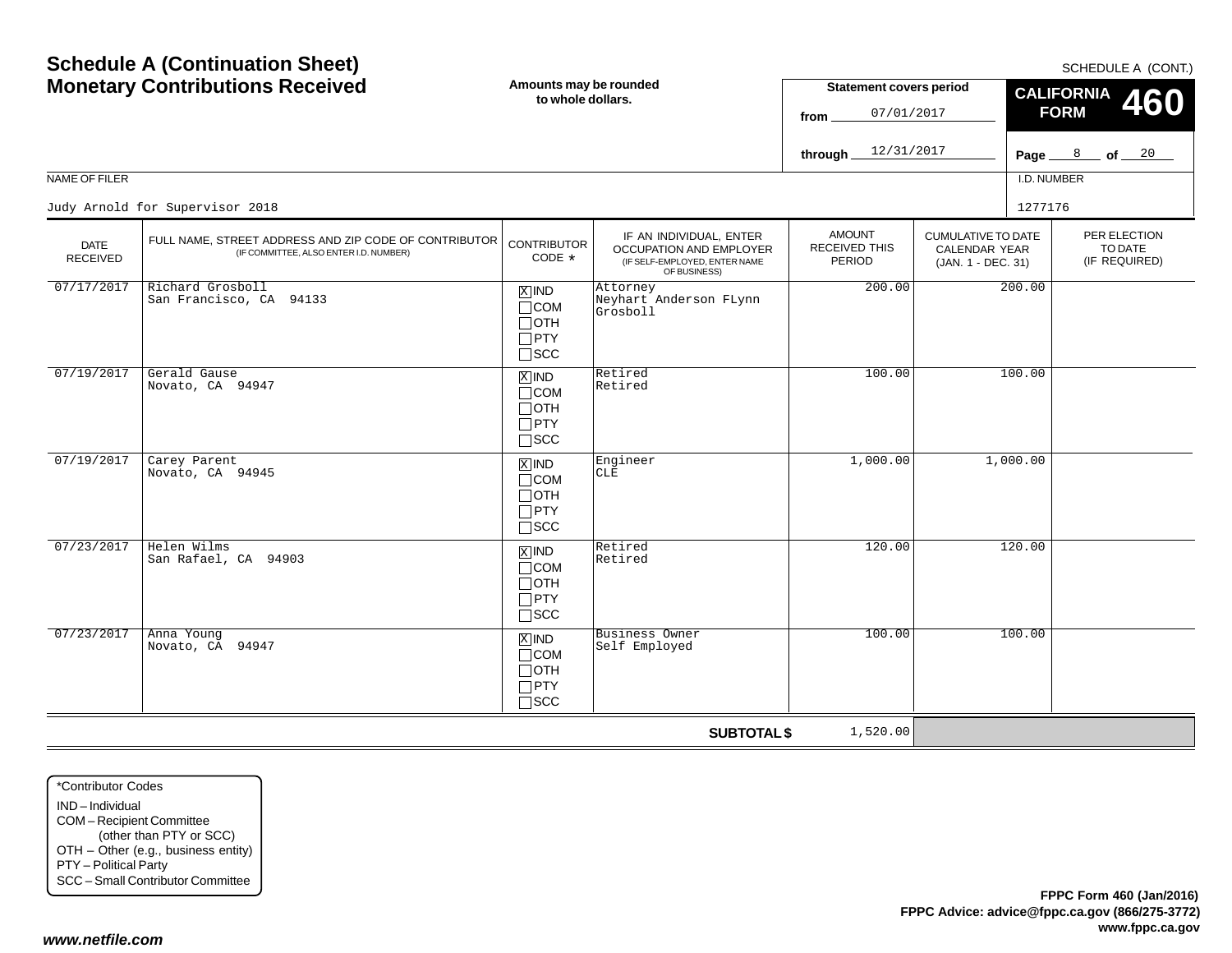| NAME OF FILER                  | <b>Schedule A (Continuation Sheet)</b><br><b>Monetary Contributions Received</b><br>Judy Arnold for Supervisor 2018 | Amounts may be rounded<br>to whole dollars.                                       |                                                                                                     | <b>Statement covers period</b><br>07/01/2017<br>from<br>12/31/2017<br>through. |                                                                         | SCHEDULE A (CONT.)<br><b>CALIFORNIA</b><br><b>460</b><br><b>FORM</b><br>Page $9$ of $20$<br>I.D. NUMBER<br>1277176 |                                          |
|--------------------------------|---------------------------------------------------------------------------------------------------------------------|-----------------------------------------------------------------------------------|-----------------------------------------------------------------------------------------------------|--------------------------------------------------------------------------------|-------------------------------------------------------------------------|--------------------------------------------------------------------------------------------------------------------|------------------------------------------|
| <b>DATE</b><br><b>RECEIVED</b> | FULL NAME, STREET ADDRESS AND ZIP CODE OF CONTRIBUTOR<br>(IF COMMITTEE, ALSO ENTER I.D. NUMBER)                     | <b>CONTRIBUTOR</b><br>CODE *                                                      | IF AN INDIVIDUAL, ENTER<br>OCCUPATION AND EMPLOYER<br>(IF SELF-EMPLOYED, ENTER NAME<br>OF BUSINESS) | <b>AMOUNT</b><br>RECEIVED THIS<br>PERIOD                                       | <b>CUMULATIVE TO DATE</b><br><b>CALENDAR YEAR</b><br>(JAN. 1 - DEC. 31) |                                                                                                                    | PER ELECTION<br>TO DATE<br>(IF REQUIRED) |
| 08/14/2017                     | Monid Khademi<br>Mill Valley, CA 94942                                                                              | $X$ IND<br>$\Box$ COM<br>$\Box$ OTH<br>$\Box$ PTY<br>$\square$ SCC                | Investor<br>Self Employed                                                                           | 200.00                                                                         |                                                                         | 200.00                                                                                                             |                                          |
| 08/25/2017                     | Marin Medical PAC<br>Larkspur, CA 94939                                                                             | $\Box$ IND<br>$\Box$ COM<br>$X$ OTH<br>$\Box$ PTY<br>$\square$ scc                |                                                                                                     | 620.00                                                                         | 620.00                                                                  |                                                                                                                    |                                          |
| 09/11/2017                     | Nikolas Boyd<br>Novato, CA 94947                                                                                    | $\overline{X}$ IND<br>$\Box$ COM<br>$\Box$ OTH<br>$\Box$ PTY<br>$\Box$ scc        | College of Marin<br>Trustee                                                                         | 120.00                                                                         |                                                                         | 120.00                                                                                                             |                                          |
| 10/01/2017                     | Jan Latorre-Derby<br>San Rafael, CA 94901                                                                           | $\boxed{\text{X}}$ IND<br>$\Box$ COM<br>$\Box$ OTH<br>$\Box$ PTY<br>$\square$ scc | Retired<br>Retired                                                                                  | 200.00                                                                         |                                                                         | 200.00                                                                                                             |                                          |
| 12/11/2017                     | Kenneth Casey<br>Novato, CA 94949                                                                                   | $X$ IND<br>$\Box$ COM<br>$\Box$ OTH<br>$\Box$ PTY<br>$\Box$ SCC                   | CEO<br>Professional Investors                                                                       | 5,000.00                                                                       |                                                                         | 5,000.00                                                                                                           |                                          |
|                                |                                                                                                                     |                                                                                   | <b>SUBTOTAL \$</b>                                                                                  | 6,140.00                                                                       |                                                                         |                                                                                                                    |                                          |

\*Contributor CodesIND – Individual COM – Recipient Committee (other than PTY or SCC) OTH – Other (e.g., business entity) PTY – Political Party SCC – Small Contributor Committee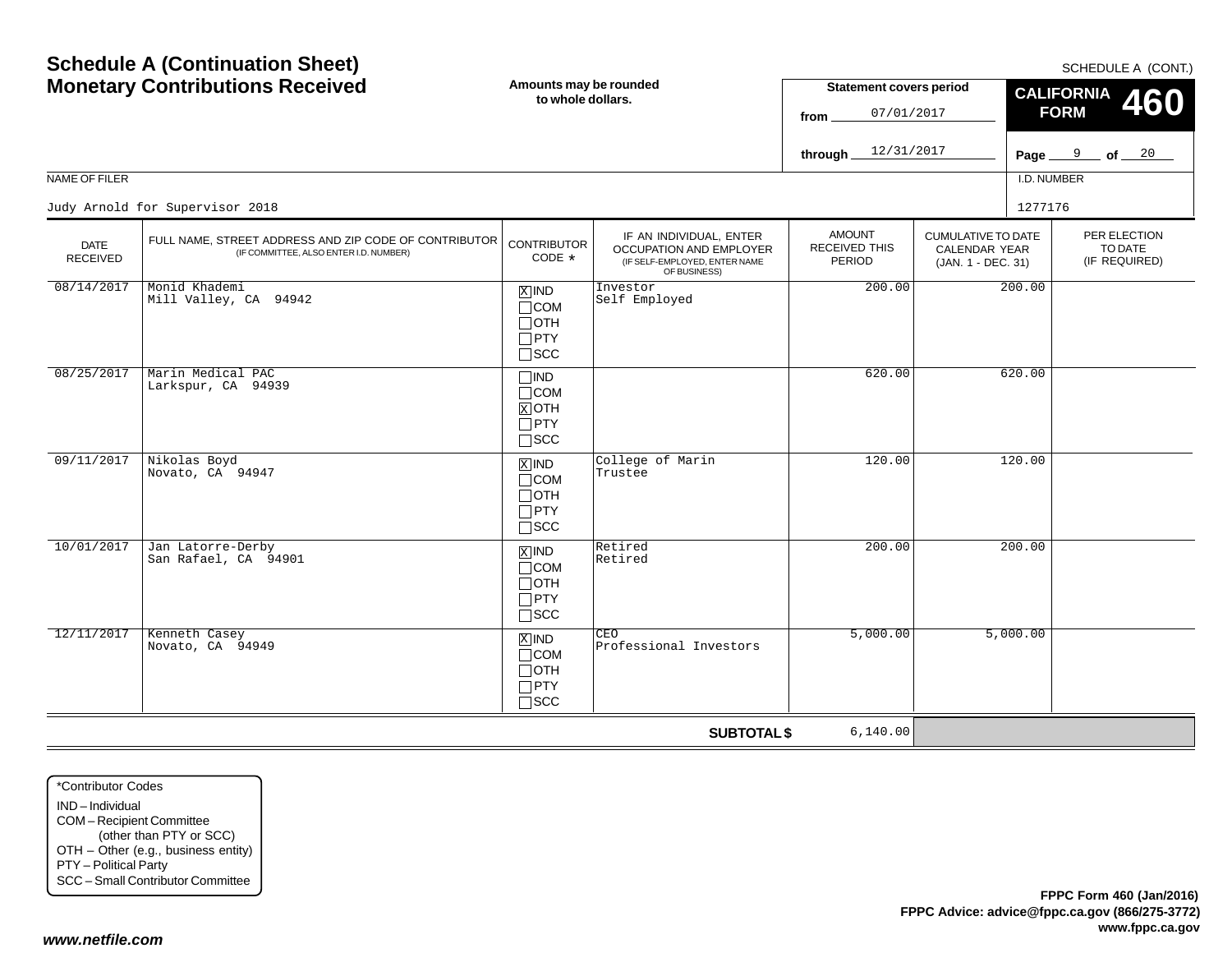| <b>Schedule A (Continuation Sheet)</b><br><b>Monetary Contributions Received</b> |                                                                                                 | Amounts may be rounded<br>to whole dollars.                                                                                         |                                                  | <b>Statement covers period</b><br>07/01/2017<br>from<br>12/31/2017<br>through                                              |  | SCHEDULE A (CONT.)<br><b>CALIFORNIA</b><br>460<br><b>FORM</b><br>Page $10$ of $20$ |                                          |  |
|----------------------------------------------------------------------------------|-------------------------------------------------------------------------------------------------|-------------------------------------------------------------------------------------------------------------------------------------|--------------------------------------------------|----------------------------------------------------------------------------------------------------------------------------|--|------------------------------------------------------------------------------------|------------------------------------------|--|
| NAME OF FILER                                                                    | Judy Arnold for Supervisor 2018                                                                 |                                                                                                                                     |                                                  |                                                                                                                            |  | I.D. NUMBER<br>1277176                                                             |                                          |  |
| <b>DATE</b><br><b>RECEIVED</b>                                                   | FULL NAME, STREET ADDRESS AND ZIP CODE OF CONTRIBUTOR<br>(IF COMMITTEE, ALSO ENTER I.D. NUMBER) | IF AN INDIVIDUAL, ENTER<br><b>CONTRIBUTOR</b><br>OCCUPATION AND EMPLOYER<br>CODE *<br>(IF SELF-EMPLOYED, ENTER NAME<br>OF BUSINESS) |                                                  | <b>AMOUNT</b><br><b>CUMULATIVE TO DATE</b><br><b>RECEIVED THIS</b><br><b>CALENDAR YEAR</b><br>PERIOD<br>(JAN. 1 - DEC. 31) |  |                                                                                    | PER ELECTION<br>TO DATE<br>(IF REQUIRED) |  |
| 12/11/2017                                                                       | Lewis Wallach<br>Novato, CA 94949                                                               | $\boxed{\text{X}}$ IND<br>$\Box$ COM<br>$\Box$ oth<br>$\Box$ PTY<br>$\Box$<br><br>SCC                                               | President<br>Professional Financial<br>Investors | 5,000.00                                                                                                                   |  | 5,200.00                                                                           |                                          |  |
|                                                                                  |                                                                                                 | $\Box$ IND<br>$\Box$ COM<br>$\Box$ OTH<br>$\Box$ PTY<br>$\square$ scc                                                               |                                                  |                                                                                                                            |  |                                                                                    |                                          |  |
|                                                                                  |                                                                                                 | $\Box$ IND<br>$\Box$ COM<br>$\Box$ OTH<br>$\Box$ PTY<br>$\square$ SCC                                                               |                                                  |                                                                                                                            |  |                                                                                    |                                          |  |
|                                                                                  |                                                                                                 | $\Box$ IND<br>$\Box$ COM<br>$\Box$ OTH<br>$\Box$ PTY<br>$\square$ SCC                                                               |                                                  |                                                                                                                            |  |                                                                                    |                                          |  |
|                                                                                  |                                                                                                 | $\Box$ IND<br>$\Box$ COM<br>$\Box$ OTH<br>$\Box$ PTY<br>$\Box$ scc                                                                  |                                                  |                                                                                                                            |  |                                                                                    |                                          |  |
|                                                                                  |                                                                                                 |                                                                                                                                     | <b>SUBTOTAL \$</b>                               | 5,000.00                                                                                                                   |  |                                                                                    |                                          |  |

\*Contributor CodesIND – Individual COM – Recipient Committee (other than PTY or SCC) OTH – Other (e.g., business entity) PTY – Political Party SCC – Small Contributor Committee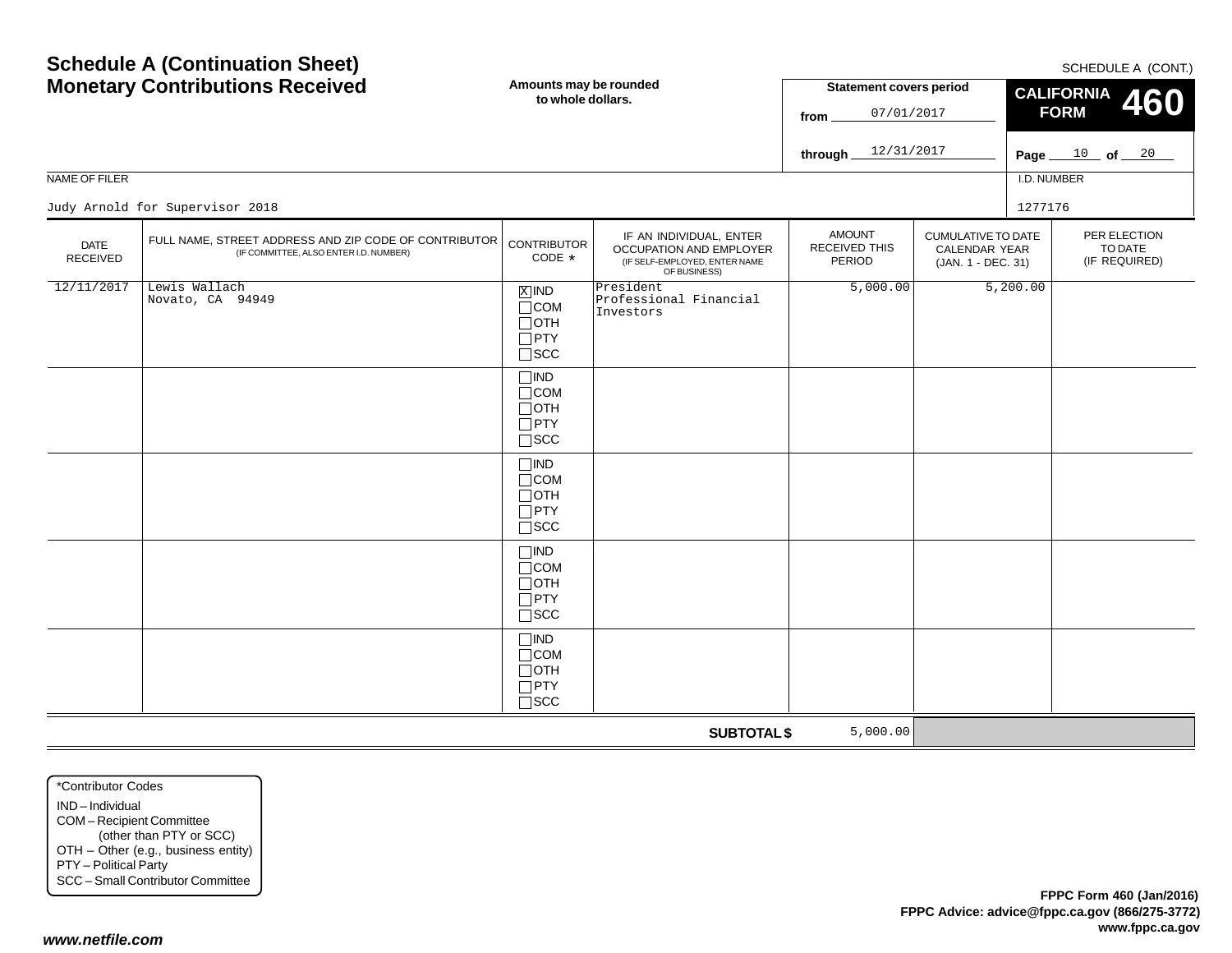|                                                                                          |                    |                         | SCHEDULE E                 |
|------------------------------------------------------------------------------------------|--------------------|-------------------------|----------------------------|
| <b>Schedule E</b><br>Amounts may be rounded<br><b>Payments Made</b><br>to whole dollars. |                    | Statement covers period | CALIFORNIA 460             |
|                                                                                          | 07/01/2017<br>from | <b>FORM</b>             |                            |
| SEE INSTRUCTIONS ON REVERSE                                                              |                    | 12/31/2017<br>through   | of $\_\,\_20$<br>Page $11$ |
| NAME OF FILER                                                                            |                    |                         | I.D. NUMBER                |
| Judy Arnold for Supervisor 2018                                                          |                    |                         | 1277176                    |

**CODES:** If one of the following codes accurately describes the payment, you may enter the code. Otherwise, describe the payment.

| <b>CMP</b> | campaign paraphernalia/misc.                                  | MBR. | member communications                         |       | RAD radio airtime and production costs                    |
|------------|---------------------------------------------------------------|------|-----------------------------------------------|-------|-----------------------------------------------------------|
| <b>CNS</b> | campaign consultants                                          |      | MTG meetings and appearances                  | RFD.  | returned contributions                                    |
| CTB        | contribution (explain nonmonetary)*                           |      | OFC office expenses                           |       | SAL campaign workers' salaries                            |
|            | CVC civic donations                                           | PEI  | petition circulating                          | TEL I | t.v. or cable airtime and production costs                |
| FIL        | candidate filing/ballot fees                                  | PHO. | phone banks                                   |       | TRC candidate travel, lodging, and meals                  |
| <b>FND</b> | fundraising events                                            |      | POL polling and survey research               |       | TRS staff/spouse travel, lodging, and meals               |
| IND.       | independent expenditure supporting/opposing others (explain)* |      | POS postage, delivery and messenger services  | TSF   | transfer between committees of the same candidate/sponsor |
| LEG        | legal defense                                                 |      | PRO professional services (legal, accounting) |       | VOT voter registration                                    |
| LIT.       | campaign literature and mailings                              |      | print ads                                     |       | WEB information technology costs (internet, e-mail)       |

| NAME AND ADDRESS OF PAYEE<br>(IF COMMITTEE, ALSO ENTER I.D. NUMBER)                                  | CODE | <b>OR</b> | DESCRIPTION OF PAYMENT |                    | <b>AMOUNT PAID</b> |
|------------------------------------------------------------------------------------------------------|------|-----------|------------------------|--------------------|--------------------|
| Lucky<br>Novato, CA 94945                                                                            | MTG  |           |                        |                    | 168.29             |
| Transfirst<br>Broomfield, CO 80021                                                                   | FND  |           |                        |                    | 100.16             |
| Hostgator.com<br>Houston, TX 77092                                                                   | WEB  |           |                        |                    | 203.40             |
| * Payments that are contributions or independent expenditures must also be summarized on Schedule D. |      |           |                        | <b>SUBTOTAL \$</b> | 471.85             |

# **Schedule E Summary**

| l. Itemized payments made this period. (Include all Schedule E subtotals.) ……………………………………………………………………………………………\$             | 22,650.61 |
|------------------------------------------------------------------------------------------------------------------------------|-----------|
|                                                                                                                              | 5,402.75  |
|                                                                                                                              | 0.00      |
| 4. Total payments made this period. (Add Lines 1, 2, and 3. Enter here and on the Summary Page, Column A, Line 6.)  TOTAL \$ | 28,053.36 |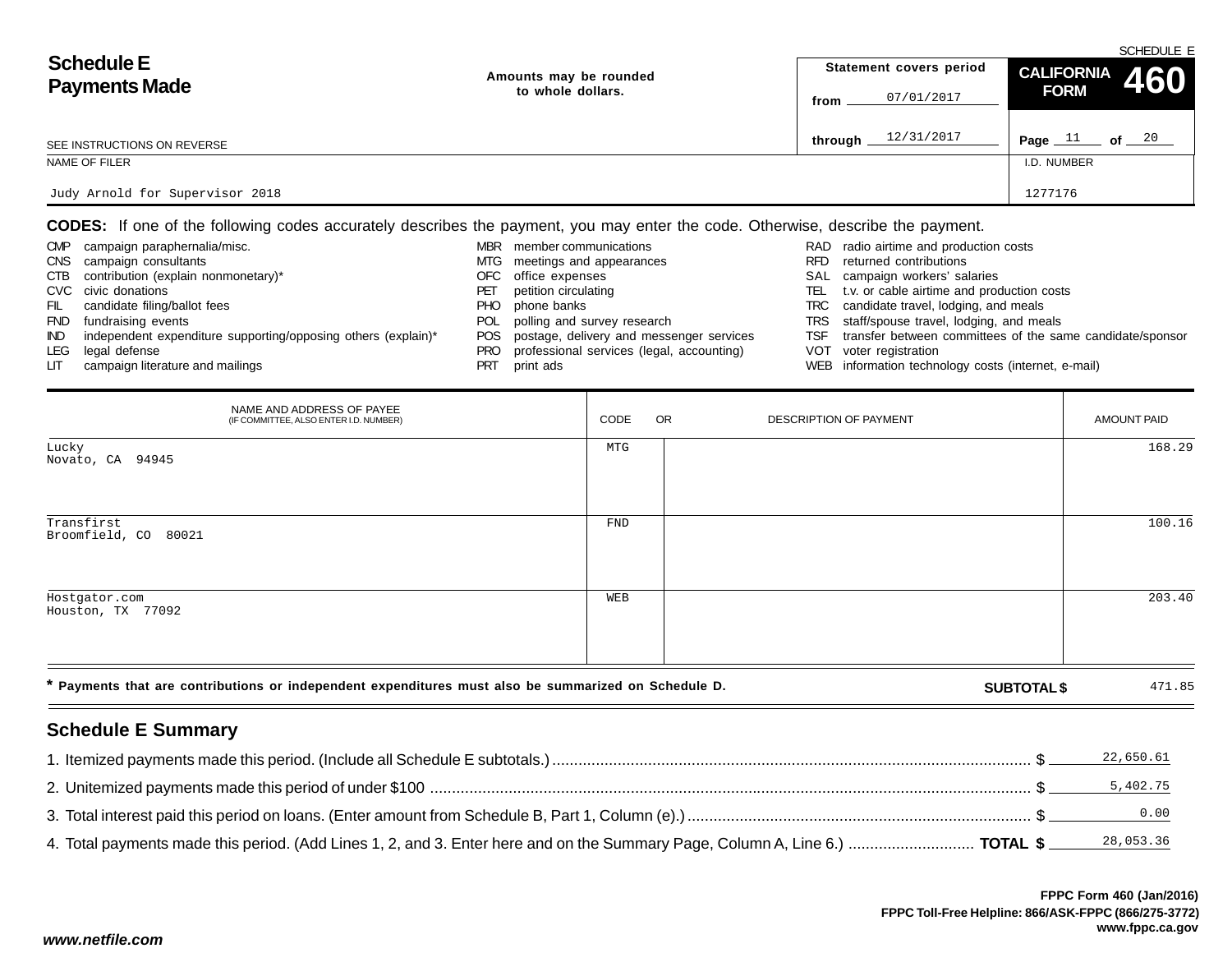| <b>Schedule E</b>                                                                                                                                                                                                                                                                                                                                                                                                                                                                             |                                                                                                                                                                                                                                                         |                                             |                                                                                       |                                                                                   | SCHEDULE E (CONT.)                                                                                                                                                                                                                                                                                                                                                    |                    |                                        |  |
|-----------------------------------------------------------------------------------------------------------------------------------------------------------------------------------------------------------------------------------------------------------------------------------------------------------------------------------------------------------------------------------------------------------------------------------------------------------------------------------------------|---------------------------------------------------------------------------------------------------------------------------------------------------------------------------------------------------------------------------------------------------------|---------------------------------------------|---------------------------------------------------------------------------------------|-----------------------------------------------------------------------------------|-----------------------------------------------------------------------------------------------------------------------------------------------------------------------------------------------------------------------------------------------------------------------------------------------------------------------------------------------------------------------|--------------------|----------------------------------------|--|
| (Continuation Sheet)                                                                                                                                                                                                                                                                                                                                                                                                                                                                          |                                                                                                                                                                                                                                                         | Amounts may be rounded<br>to whole dollars. |                                                                                       |                                                                                   | <b>Statement covers period</b>                                                                                                                                                                                                                                                                                                                                        |                    | <b>CALIFORNIA</b><br>60<br><b>FORM</b> |  |
| <b>Payments Made</b>                                                                                                                                                                                                                                                                                                                                                                                                                                                                          |                                                                                                                                                                                                                                                         |                                             |                                                                                       | from                                                                              | 07/01/2017                                                                                                                                                                                                                                                                                                                                                            |                    |                                        |  |
| SEE INSTRUCTIONS ON REVERSE                                                                                                                                                                                                                                                                                                                                                                                                                                                                   |                                                                                                                                                                                                                                                         |                                             |                                                                                       | through.                                                                          | 12/31/2017                                                                                                                                                                                                                                                                                                                                                            |                    | Page $12$ of $20$                      |  |
| NAME OF FILER                                                                                                                                                                                                                                                                                                                                                                                                                                                                                 |                                                                                                                                                                                                                                                         |                                             |                                                                                       |                                                                                   |                                                                                                                                                                                                                                                                                                                                                                       | I.D. NUMBER        |                                        |  |
| Judy Arnold for Supervisor 2018                                                                                                                                                                                                                                                                                                                                                                                                                                                               |                                                                                                                                                                                                                                                         |                                             |                                                                                       |                                                                                   |                                                                                                                                                                                                                                                                                                                                                                       | 1277176            |                                        |  |
| <b>CODES:</b> If one of the following codes accurately describes the payment, you may enter the code. Otherwise, describe the payment.<br>CMP campaign paraphernalia/misc.<br>campaign consultants<br>CNS.<br>contribution (explain nonmonetary)*<br>CTB<br>CVC civic donations<br>FIL<br>candidate filing/ballot fees<br>FND fundraising events<br>independent expenditure supporting/opposing others (explain)*<br>IND.<br>legal defense<br>LEG.<br>campaign literature and mailings<br>LІТ | MBR member communications<br>meetings and appearances<br>MTG.<br><b>OFC</b><br>office expenses<br>PET<br>petition circulating<br>phone banks<br><b>PHO</b><br>polling and survey research<br><b>POL</b><br>POS<br><b>PRO</b><br><b>PRT</b><br>print ads |                                             | postage, delivery and messenger services<br>professional services (legal, accounting) | RAD<br><b>RFD</b><br>SAL<br>TEL.<br><b>TRC</b><br><b>TRS</b><br><b>TSF</b><br>VOT | radio airtime and production costs<br>returned contributions<br>campaign workers' salaries<br>t.v. or cable airtime and production costs<br>candidate travel, lodging, and meals<br>staff/spouse travel, lodging, and meals<br>transfer between committees of the same candidate/sponsor<br>voter registration<br>WEB information technology costs (internet, e-mail) |                    |                                        |  |
| NAME AND ADDRESS OF PAYEE<br>(IF COMMITTEE, ALSO ENTER I.D. NUMBER)                                                                                                                                                                                                                                                                                                                                                                                                                           |                                                                                                                                                                                                                                                         | CODE                                        | <b>OR</b>                                                                             | DESCRIPTION OF PAYMENT                                                            |                                                                                                                                                                                                                                                                                                                                                                       |                    | <b>AMOUNT PAID</b>                     |  |
| PMCohen Public Affairs<br>San Rafael, CA 94915                                                                                                                                                                                                                                                                                                                                                                                                                                                |                                                                                                                                                                                                                                                         | CNS                                         |                                                                                       |                                                                                   |                                                                                                                                                                                                                                                                                                                                                                       |                    | 250.00                                 |  |
| John Arnold<br>Los Angeles, CA 90034                                                                                                                                                                                                                                                                                                                                                                                                                                                          |                                                                                                                                                                                                                                                         | WEB                                         |                                                                                       |                                                                                   |                                                                                                                                                                                                                                                                                                                                                                       |                    | 200.00                                 |  |
| Inn Marin<br>Novato, CA 94949                                                                                                                                                                                                                                                                                                                                                                                                                                                                 |                                                                                                                                                                                                                                                         | <b>FND</b>                                  |                                                                                       |                                                                                   |                                                                                                                                                                                                                                                                                                                                                                       |                    | 3,969.75                               |  |
| Courtyard By Marriott<br>Novato, CA 94949                                                                                                                                                                                                                                                                                                                                                                                                                                                     |                                                                                                                                                                                                                                                         | <b>FND</b>                                  |                                                                                       |                                                                                   |                                                                                                                                                                                                                                                                                                                                                                       |                    | 200.08                                 |  |
| Four Waters Media LLC<br>West Sacramento, CA 95691                                                                                                                                                                                                                                                                                                                                                                                                                                            |                                                                                                                                                                                                                                                         | CNS                                         |                                                                                       |                                                                                   |                                                                                                                                                                                                                                                                                                                                                                       |                    | 250.00                                 |  |
| * Payments that are contributions or independent expenditures must also be summarized on Schedule D.                                                                                                                                                                                                                                                                                                                                                                                          |                                                                                                                                                                                                                                                         |                                             |                                                                                       |                                                                                   |                                                                                                                                                                                                                                                                                                                                                                       | <b>SUBTOTAL \$</b> | 4,869.83                               |  |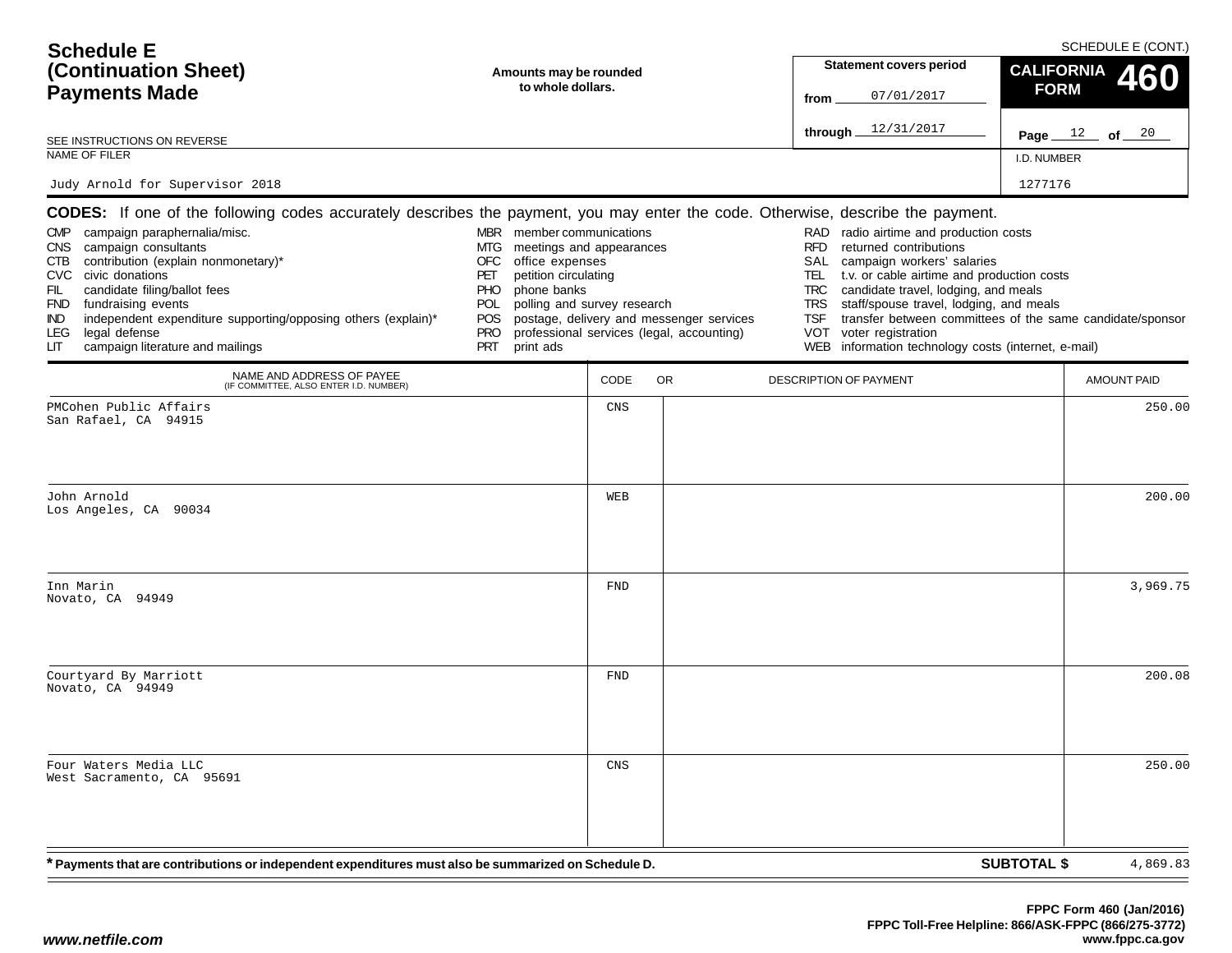| <b>Schedule E</b><br>(Continuation Sheet)<br><b>Payments Made</b>                                                                                                                                                                                                                                                                                                                                                                                                                                          | Amounts may be rounded<br>to whole dollars.                                                                                                                                                                                                      |            |                                                                                       | <b>Statement covers period</b><br>07/01/2017<br>from                                                                                                                                                                                                                                                                                                                                         | SCHEDULE E (CONT.)<br><b>CALIFORNIA</b><br>460<br><b>FORM</b> |
|------------------------------------------------------------------------------------------------------------------------------------------------------------------------------------------------------------------------------------------------------------------------------------------------------------------------------------------------------------------------------------------------------------------------------------------------------------------------------------------------------------|--------------------------------------------------------------------------------------------------------------------------------------------------------------------------------------------------------------------------------------------------|------------|---------------------------------------------------------------------------------------|----------------------------------------------------------------------------------------------------------------------------------------------------------------------------------------------------------------------------------------------------------------------------------------------------------------------------------------------------------------------------------------------|---------------------------------------------------------------|
| SEE INSTRUCTIONS ON REVERSE                                                                                                                                                                                                                                                                                                                                                                                                                                                                                |                                                                                                                                                                                                                                                  |            |                                                                                       | through $12/31/2017$                                                                                                                                                                                                                                                                                                                                                                         | Page $13$ of $20$                                             |
| NAME OF FILER                                                                                                                                                                                                                                                                                                                                                                                                                                                                                              |                                                                                                                                                                                                                                                  |            |                                                                                       |                                                                                                                                                                                                                                                                                                                                                                                              | I.D. NUMBER                                                   |
| Judy Arnold for Supervisor 2018                                                                                                                                                                                                                                                                                                                                                                                                                                                                            |                                                                                                                                                                                                                                                  |            |                                                                                       |                                                                                                                                                                                                                                                                                                                                                                                              | 1277176                                                       |
| <b>CODES:</b> If one of the following codes accurately describes the payment, you may enter the code. Otherwise, describe the payment.<br>campaign paraphernalia/misc.<br><b>CMP</b><br>CNS campaign consultants<br>contribution (explain nonmonetary)*<br>CTB<br>CVC civic donations<br>candidate filing/ballot fees<br>FIL.<br>FND fundraising events<br>independent expenditure supporting/opposing others (explain)*<br>IND.<br>legal defense<br><b>LEG</b><br>campaign literature and mailings<br>LIТ | MBR member communications<br>meetings and appearances<br>MTG<br>office expenses<br>OFC<br>petition circulating<br>PET<br>phone banks<br><b>PHO</b><br>polling and survey research<br><b>POL</b><br>POS.<br><b>PRO</b><br><b>PRT</b><br>print ads |            | postage, delivery and messenger services<br>professional services (legal, accounting) | radio airtime and production costs<br>RAD<br>returned contributions<br><b>RFD</b><br>SAL<br>campaign workers' salaries<br>t.v. or cable airtime and production costs<br>TEL<br>candidate travel, lodging, and meals<br><b>TRC</b><br>staff/spouse travel, lodging, and meals<br><b>TRS</b><br><b>TSF</b><br>voter registration<br>VOT<br>WEB information technology costs (internet, e-mail) | transfer between committees of the same candidate/sponsor     |
| NAME AND ADDRESS OF PAYEE<br>(IF COMMITTEE, ALSO ENTER I.D. NUMBER)                                                                                                                                                                                                                                                                                                                                                                                                                                        |                                                                                                                                                                                                                                                  | CODE       | <b>OR</b>                                                                             | DESCRIPTION OF PAYMENT                                                                                                                                                                                                                                                                                                                                                                       | <b>AMOUNT PAID</b>                                            |
| John Arnold<br>Los Angeles, CA 90034                                                                                                                                                                                                                                                                                                                                                                                                                                                                       |                                                                                                                                                                                                                                                  | WEB        |                                                                                       |                                                                                                                                                                                                                                                                                                                                                                                              | 300.00                                                        |
| Marin Democrats<br>Fairfax, CA 94978                                                                                                                                                                                                                                                                                                                                                                                                                                                                       |                                                                                                                                                                                                                                                  | <b>CTB</b> |                                                                                       |                                                                                                                                                                                                                                                                                                                                                                                              | 150.00                                                        |
| John Arnold<br>Los Angeles, CA 90034                                                                                                                                                                                                                                                                                                                                                                                                                                                                       |                                                                                                                                                                                                                                                  | <b>CTB</b> |                                                                                       |                                                                                                                                                                                                                                                                                                                                                                                              | 150.00                                                        |
| Tanya Albert<br>Novato, CA 94949                                                                                                                                                                                                                                                                                                                                                                                                                                                                           |                                                                                                                                                                                                                                                  | SAL        |                                                                                       |                                                                                                                                                                                                                                                                                                                                                                                              | 500.00                                                        |
| Paul Cohen<br>San Rafael, CA 94915                                                                                                                                                                                                                                                                                                                                                                                                                                                                         |                                                                                                                                                                                                                                                  | SAL        |                                                                                       |                                                                                                                                                                                                                                                                                                                                                                                              | 250.00                                                        |
| * Payments that are contributions or independent expenditures must also be summarized on Schedule D.                                                                                                                                                                                                                                                                                                                                                                                                       |                                                                                                                                                                                                                                                  |            |                                                                                       |                                                                                                                                                                                                                                                                                                                                                                                              | <b>SUBTOTAL \$</b><br>1,350.00                                |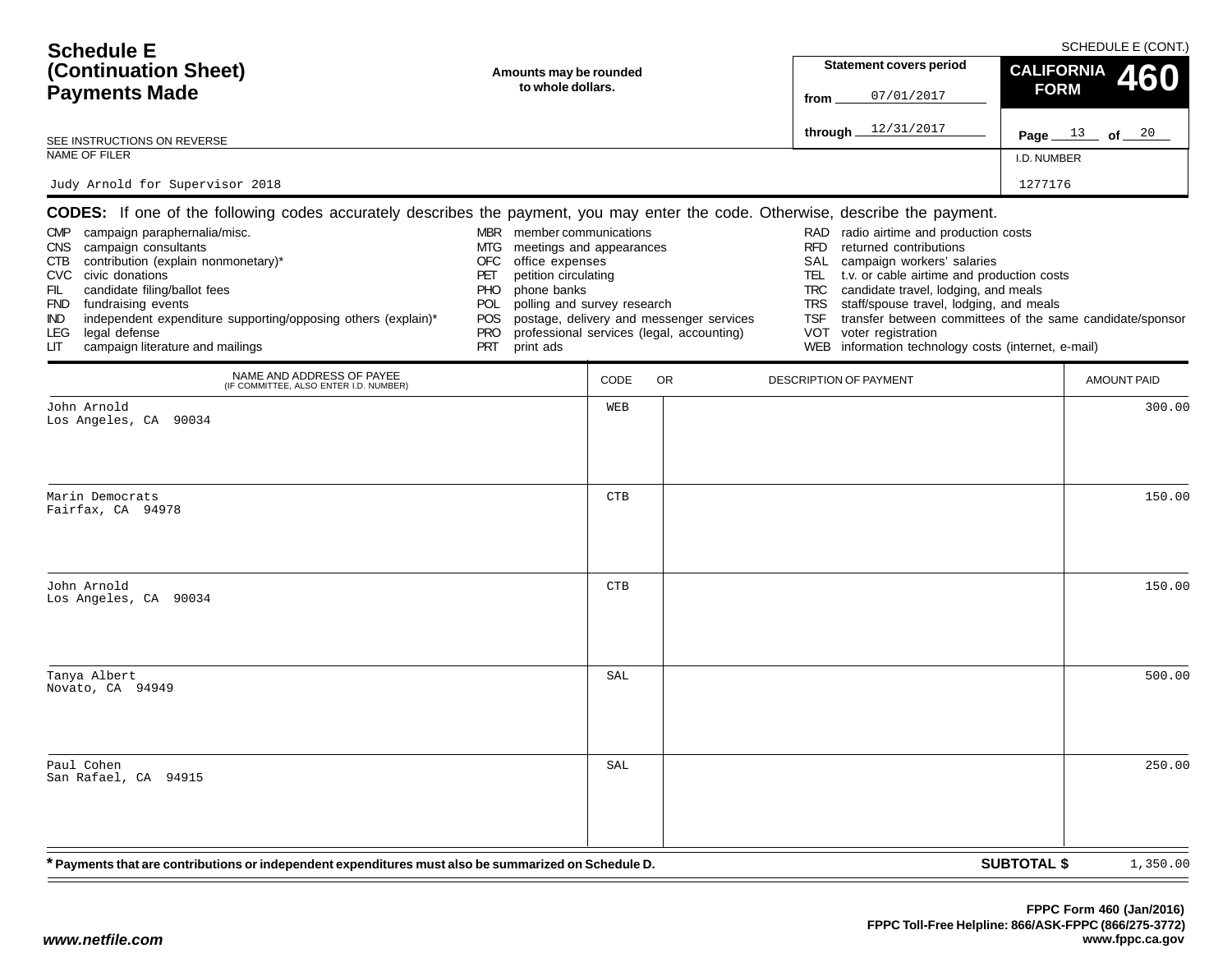| <b>Schedule E</b>                                                                                                                                                                                                                                                                                                                                                                                                                                                                             |                                                                                                                                                                                                                             |                                             |                                                                                       |                                                                                   | SCHEDULE E (CONT.)                                                                                                                                                                                                                                                                                                                                                    |                    |                                        |  |
|-----------------------------------------------------------------------------------------------------------------------------------------------------------------------------------------------------------------------------------------------------------------------------------------------------------------------------------------------------------------------------------------------------------------------------------------------------------------------------------------------|-----------------------------------------------------------------------------------------------------------------------------------------------------------------------------------------------------------------------------|---------------------------------------------|---------------------------------------------------------------------------------------|-----------------------------------------------------------------------------------|-----------------------------------------------------------------------------------------------------------------------------------------------------------------------------------------------------------------------------------------------------------------------------------------------------------------------------------------------------------------------|--------------------|----------------------------------------|--|
| (Continuation Sheet)                                                                                                                                                                                                                                                                                                                                                                                                                                                                          |                                                                                                                                                                                                                             | Amounts may be rounded<br>to whole dollars. |                                                                                       |                                                                                   | <b>Statement covers period</b>                                                                                                                                                                                                                                                                                                                                        |                    | <b>CALIFORNIA</b><br>60<br><b>FORM</b> |  |
| <b>Payments Made</b>                                                                                                                                                                                                                                                                                                                                                                                                                                                                          |                                                                                                                                                                                                                             |                                             |                                                                                       | from                                                                              | 07/01/2017                                                                                                                                                                                                                                                                                                                                                            |                    |                                        |  |
| SEE INSTRUCTIONS ON REVERSE                                                                                                                                                                                                                                                                                                                                                                                                                                                                   |                                                                                                                                                                                                                             |                                             |                                                                                       | through.                                                                          | 12/31/2017                                                                                                                                                                                                                                                                                                                                                            |                    | Page $14$ of $20$                      |  |
| NAME OF FILER                                                                                                                                                                                                                                                                                                                                                                                                                                                                                 |                                                                                                                                                                                                                             |                                             |                                                                                       |                                                                                   |                                                                                                                                                                                                                                                                                                                                                                       | I.D. NUMBER        |                                        |  |
| Judy Arnold for Supervisor 2018                                                                                                                                                                                                                                                                                                                                                                                                                                                               |                                                                                                                                                                                                                             |                                             |                                                                                       |                                                                                   |                                                                                                                                                                                                                                                                                                                                                                       | 1277176            |                                        |  |
| <b>CODES:</b> If one of the following codes accurately describes the payment, you may enter the code. Otherwise, describe the payment.<br>CMP campaign paraphernalia/misc.<br>campaign consultants<br>CNS.<br>contribution (explain nonmonetary)*<br>CTB<br>CVC civic donations<br>FIL<br>candidate filing/ballot fees<br>FND fundraising events<br>independent expenditure supporting/opposing others (explain)*<br>IND.<br>legal defense<br>LEG.<br>campaign literature and mailings<br>LIТ | MBR member communications<br>MTG.<br><b>OFC</b><br>office expenses<br>PET<br>petition circulating<br>phone banks<br><b>PHO</b><br>polling and survey research<br><b>POL</b><br>POS<br><b>PRO</b><br><b>PRT</b><br>print ads | meetings and appearances                    | postage, delivery and messenger services<br>professional services (legal, accounting) | RAD<br><b>RFD</b><br>SAL<br>TEL.<br><b>TRC</b><br><b>TRS</b><br><b>TSF</b><br>VOT | radio airtime and production costs<br>returned contributions<br>campaign workers' salaries<br>t.v. or cable airtime and production costs<br>candidate travel, lodging, and meals<br>staff/spouse travel, lodging, and meals<br>transfer between committees of the same candidate/sponsor<br>voter registration<br>WEB information technology costs (internet, e-mail) |                    |                                        |  |
| NAME AND ADDRESS OF PAYEE<br>(IF COMMITTEE, ALSO ENTER I.D. NUMBER)                                                                                                                                                                                                                                                                                                                                                                                                                           |                                                                                                                                                                                                                             | CODE                                        | <b>OR</b>                                                                             |                                                                                   | DESCRIPTION OF PAYMENT                                                                                                                                                                                                                                                                                                                                                |                    | <b>AMOUNT PAID</b>                     |  |
| Four Waters Media LLC<br>West Sacramento, CA 95691                                                                                                                                                                                                                                                                                                                                                                                                                                            |                                                                                                                                                                                                                             | CNS                                         |                                                                                       |                                                                                   |                                                                                                                                                                                                                                                                                                                                                                       |                    | 250.00                                 |  |
| Leslie Weber<br>Novato, CA 94945                                                                                                                                                                                                                                                                                                                                                                                                                                                              |                                                                                                                                                                                                                             | SAL                                         |                                                                                       |                                                                                   |                                                                                                                                                                                                                                                                                                                                                                       |                    | 500.00                                 |  |
| John Arnold<br>Los Angeles, CA 90034                                                                                                                                                                                                                                                                                                                                                                                                                                                          |                                                                                                                                                                                                                             | WEB                                         |                                                                                       |                                                                                   |                                                                                                                                                                                                                                                                                                                                                                       |                    | 1,500.00                               |  |
| Transfirst<br>Broomfield, CO 80021                                                                                                                                                                                                                                                                                                                                                                                                                                                            |                                                                                                                                                                                                                             | <b>FND</b>                                  |                                                                                       |                                                                                   |                                                                                                                                                                                                                                                                                                                                                                       |                    | 164.30                                 |  |
| Whole Foods<br>Novato, CA 94945                                                                                                                                                                                                                                                                                                                                                                                                                                                               |                                                                                                                                                                                                                             | MTG                                         |                                                                                       |                                                                                   |                                                                                                                                                                                                                                                                                                                                                                       |                    | 105.00                                 |  |
| * Payments that are contributions or independent expenditures must also be summarized on Schedule D.                                                                                                                                                                                                                                                                                                                                                                                          |                                                                                                                                                                                                                             |                                             |                                                                                       |                                                                                   |                                                                                                                                                                                                                                                                                                                                                                       | <b>SUBTOTAL \$</b> | 2,519.30                               |  |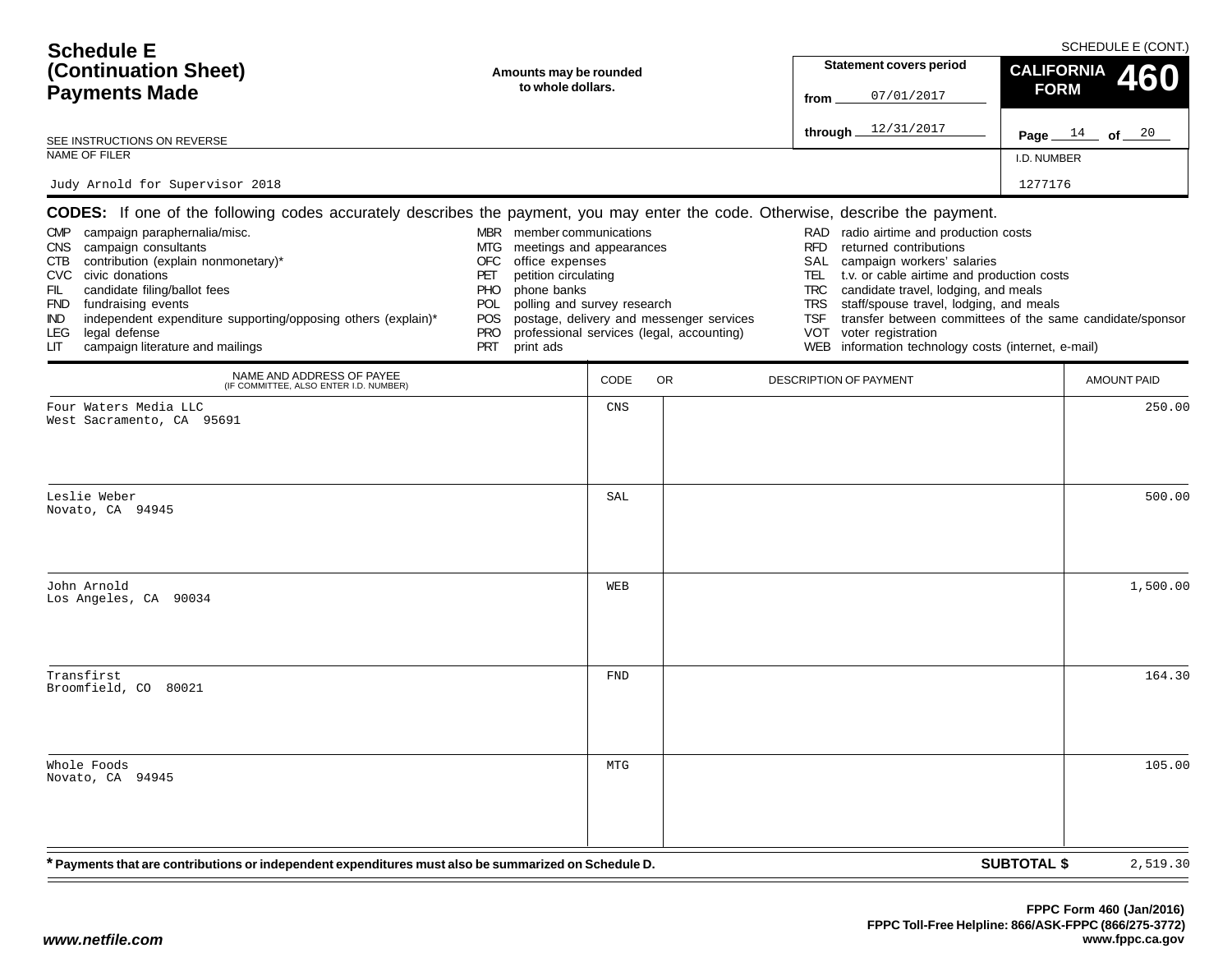| <b>Schedule E</b>                                                                                                                                                                                                                                                                                                                                                                                                                                                                                   |                                                                                                                                                                                              |                                                         |                                                                                       |                                                                                   | SCHEDULE E (CONT.)                                                                                                                                                                                                                                                                                                                                                    |                                        |                    |  |
|-----------------------------------------------------------------------------------------------------------------------------------------------------------------------------------------------------------------------------------------------------------------------------------------------------------------------------------------------------------------------------------------------------------------------------------------------------------------------------------------------------|----------------------------------------------------------------------------------------------------------------------------------------------------------------------------------------------|---------------------------------------------------------|---------------------------------------------------------------------------------------|-----------------------------------------------------------------------------------|-----------------------------------------------------------------------------------------------------------------------------------------------------------------------------------------------------------------------------------------------------------------------------------------------------------------------------------------------------------------------|----------------------------------------|--------------------|--|
| (Continuation Sheet)                                                                                                                                                                                                                                                                                                                                                                                                                                                                                | Amounts may be rounded<br>to whole dollars.                                                                                                                                                  |                                                         |                                                                                       |                                                                                   | <b>Statement covers period</b>                                                                                                                                                                                                                                                                                                                                        | <b>CALIFORNIA</b><br>60<br><b>FORM</b> |                    |  |
| <b>Payments Made</b>                                                                                                                                                                                                                                                                                                                                                                                                                                                                                |                                                                                                                                                                                              |                                                         |                                                                                       | from                                                                              | 07/01/2017                                                                                                                                                                                                                                                                                                                                                            |                                        |                    |  |
| SEE INSTRUCTIONS ON REVERSE                                                                                                                                                                                                                                                                                                                                                                                                                                                                         |                                                                                                                                                                                              |                                                         |                                                                                       | through.                                                                          | 12/31/2017                                                                                                                                                                                                                                                                                                                                                            |                                        | Page $15$ of $20$  |  |
| NAME OF FILER                                                                                                                                                                                                                                                                                                                                                                                                                                                                                       |                                                                                                                                                                                              |                                                         |                                                                                       |                                                                                   |                                                                                                                                                                                                                                                                                                                                                                       | I.D. NUMBER                            |                    |  |
| Judy Arnold for Supervisor 2018                                                                                                                                                                                                                                                                                                                                                                                                                                                                     |                                                                                                                                                                                              |                                                         |                                                                                       |                                                                                   |                                                                                                                                                                                                                                                                                                                                                                       | 1277176                                |                    |  |
| <b>CODES:</b> If one of the following codes accurately describes the payment, you may enter the code. Otherwise, describe the payment.<br>CMP campaign paraphernalia/misc.<br>campaign consultants<br><b>CNS</b><br>contribution (explain nonmonetary)*<br>CTB<br>CVC civic donations<br>FIL<br>candidate filing/ballot fees<br>FND fundraising events<br>independent expenditure supporting/opposing others (explain)*<br>IND.<br>legal defense<br>LEG.<br>campaign literature and mailings<br>LІТ | MBR member communications<br>MTG.<br><b>OFC</b><br>office expenses<br>PET<br>petition circulating<br>phone banks<br><b>PHO</b><br><b>POL</b><br>POS<br><b>PRO</b><br><b>PRT</b><br>print ads | meetings and appearances<br>polling and survey research | postage, delivery and messenger services<br>professional services (legal, accounting) | RAD<br><b>RFD</b><br>SAL<br>TEL.<br><b>TRC</b><br><b>TRS</b><br><b>TSF</b><br>VOT | radio airtime and production costs<br>returned contributions<br>campaign workers' salaries<br>t.v. or cable airtime and production costs<br>candidate travel, lodging, and meals<br>staff/spouse travel, lodging, and meals<br>transfer between committees of the same candidate/sponsor<br>voter registration<br>WEB information technology costs (internet, e-mail) |                                        |                    |  |
| NAME AND ADDRESS OF PAYEE<br>(IF COMMITTEE, ALSO ENTER I.D. NUMBER)                                                                                                                                                                                                                                                                                                                                                                                                                                 |                                                                                                                                                                                              | CODE                                                    | <b>OR</b>                                                                             |                                                                                   | DESCRIPTION OF PAYMENT                                                                                                                                                                                                                                                                                                                                                |                                        | <b>AMOUNT PAID</b> |  |
| Morling & Company<br>San Francisco, CA 94104                                                                                                                                                                                                                                                                                                                                                                                                                                                        |                                                                                                                                                                                              | PRO                                                     |                                                                                       |                                                                                   |                                                                                                                                                                                                                                                                                                                                                                       |                                        | 600.00             |  |
| John Arnold<br>Los Angeles, CA 90034                                                                                                                                                                                                                                                                                                                                                                                                                                                                |                                                                                                                                                                                              | WEB                                                     |                                                                                       |                                                                                   |                                                                                                                                                                                                                                                                                                                                                                       |                                        | 150.00             |  |
| Elliot Karlan<br>Tiburon, CA 94920                                                                                                                                                                                                                                                                                                                                                                                                                                                                  |                                                                                                                                                                                              | WEB                                                     |                                                                                       |                                                                                   |                                                                                                                                                                                                                                                                                                                                                                       |                                        | 300.00             |  |
| Four Waters Media LLC<br>West Sacramento, CA 95691                                                                                                                                                                                                                                                                                                                                                                                                                                                  |                                                                                                                                                                                              | CNS                                                     |                                                                                       |                                                                                   |                                                                                                                                                                                                                                                                                                                                                                       |                                        | 2,730.00           |  |
| PMCohen Public Affairs<br>San Rafael, CA 94915                                                                                                                                                                                                                                                                                                                                                                                                                                                      |                                                                                                                                                                                              | CNS                                                     |                                                                                       |                                                                                   |                                                                                                                                                                                                                                                                                                                                                                       |                                        | 250.00             |  |
| * Payments that are contributions or independent expenditures must also be summarized on Schedule D.                                                                                                                                                                                                                                                                                                                                                                                                |                                                                                                                                                                                              |                                                         |                                                                                       |                                                                                   |                                                                                                                                                                                                                                                                                                                                                                       | <b>SUBTOTAL \$</b>                     | 4,030.00           |  |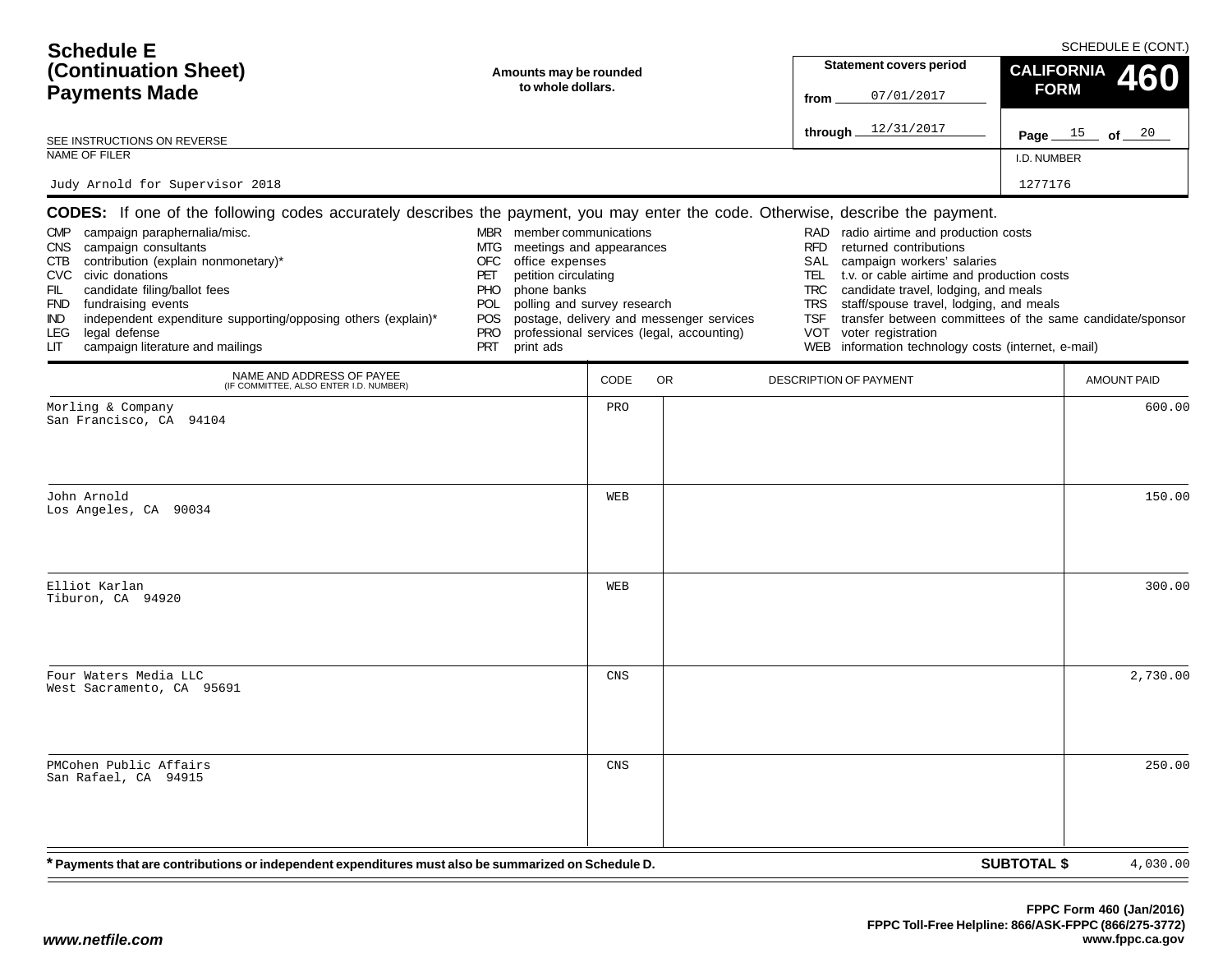| <b>Schedule E</b><br>(Continuation Sheet)<br><b>Payments Made</b>                                                                                                                                                                                                                                                                                                                                                                                                                      |                                                                                                                                                                                                                                                  | <b>Statement covers period</b><br>07/01/2017<br>from | SCHEDULE E (CONT.)<br><b>CALIFORNIA</b><br><b>FORM</b>                                | 460                                                                                                                                                                                                                                                                                                                                                                            |                                                           |        |
|----------------------------------------------------------------------------------------------------------------------------------------------------------------------------------------------------------------------------------------------------------------------------------------------------------------------------------------------------------------------------------------------------------------------------------------------------------------------------------------|--------------------------------------------------------------------------------------------------------------------------------------------------------------------------------------------------------------------------------------------------|------------------------------------------------------|---------------------------------------------------------------------------------------|--------------------------------------------------------------------------------------------------------------------------------------------------------------------------------------------------------------------------------------------------------------------------------------------------------------------------------------------------------------------------------|-----------------------------------------------------------|--------|
| SEE INSTRUCTIONS ON REVERSE                                                                                                                                                                                                                                                                                                                                                                                                                                                            |                                                                                                                                                                                                                                                  |                                                      |                                                                                       | through $12/31/2017$                                                                                                                                                                                                                                                                                                                                                           | Page $16$ of $20$                                         |        |
| NAME OF FILER                                                                                                                                                                                                                                                                                                                                                                                                                                                                          |                                                                                                                                                                                                                                                  |                                                      |                                                                                       |                                                                                                                                                                                                                                                                                                                                                                                | I.D. NUMBER                                               |        |
| Judy Arnold for Supervisor 2018                                                                                                                                                                                                                                                                                                                                                                                                                                                        |                                                                                                                                                                                                                                                  |                                                      |                                                                                       |                                                                                                                                                                                                                                                                                                                                                                                | 1277176                                                   |        |
| <b>CODES:</b> If one of the following codes accurately describes the payment, you may enter the code. Otherwise, describe the payment.<br>CMP campaign paraphernalia/misc.<br>CNS campaign consultants<br>CTB contribution (explain nonmonetary)*<br>CVC civic donations<br>candidate filing/ballot fees<br>FIL<br>FND fundraising events<br>independent expenditure supporting/opposing others (explain)*<br>IND.<br>legal defense<br>LEG.<br>campaign literature and mailings<br>LIТ | MBR member communications<br>meetings and appearances<br>MTG<br>office expenses<br>OFC<br>petition circulating<br>PET<br>phone banks<br><b>PHO</b><br>polling and survey research<br><b>POL</b><br>POS.<br><b>PRO</b><br><b>PRT</b><br>print ads |                                                      | postage, delivery and messenger services<br>professional services (legal, accounting) | radio airtime and production costs<br>RAD<br><b>RFD</b><br>returned contributions<br>SAL<br>campaign workers' salaries<br>TEL<br>t.v. or cable airtime and production costs<br>candidate travel, lodging, and meals<br>TRC<br>staff/spouse travel, lodging, and meals<br>TRS<br><b>TSF</b><br>voter registration<br>VOT<br>WEB information technology costs (internet, e-mail) | transfer between committees of the same candidate/sponsor |        |
| NAME AND ADDRESS OF PAYEE<br>(IF COMMITTEE, ALSO ENTER I.D. NUMBER)                                                                                                                                                                                                                                                                                                                                                                                                                    |                                                                                                                                                                                                                                                  | CODE                                                 | <b>OR</b>                                                                             | DESCRIPTION OF PAYMENT                                                                                                                                                                                                                                                                                                                                                         | AMOUNT PAID                                               |        |
| Hilltop Restaurant<br>Novato, CA 94945                                                                                                                                                                                                                                                                                                                                                                                                                                                 |                                                                                                                                                                                                                                                  | MTG                                                  |                                                                                       |                                                                                                                                                                                                                                                                                                                                                                                |                                                           | 114.94 |
| Marin Economic Forum<br>San Rafael, CA 94903                                                                                                                                                                                                                                                                                                                                                                                                                                           |                                                                                                                                                                                                                                                  | <b>MTG</b>                                           |                                                                                       |                                                                                                                                                                                                                                                                                                                                                                                |                                                           | 100.00 |
| John Arnold<br>Los Angeles, CA 90034                                                                                                                                                                                                                                                                                                                                                                                                                                                   |                                                                                                                                                                                                                                                  | WEB                                                  |                                                                                       |                                                                                                                                                                                                                                                                                                                                                                                |                                                           | 150.00 |
| Hilltop Restaurant<br>Novato, CA 94945                                                                                                                                                                                                                                                                                                                                                                                                                                                 |                                                                                                                                                                                                                                                  | MTG                                                  |                                                                                       |                                                                                                                                                                                                                                                                                                                                                                                |                                                           | 384.09 |
| Elliot Karlan<br>Tiburon, CA 94920                                                                                                                                                                                                                                                                                                                                                                                                                                                     |                                                                                                                                                                                                                                                  | PRO                                                  |                                                                                       |                                                                                                                                                                                                                                                                                                                                                                                |                                                           | 100.00 |
| * Payments that are contributions or independent expenditures must also be summarized on Schedule D.                                                                                                                                                                                                                                                                                                                                                                                   |                                                                                                                                                                                                                                                  |                                                      |                                                                                       |                                                                                                                                                                                                                                                                                                                                                                                | <b>SUBTOTAL \$</b>                                        | 849.03 |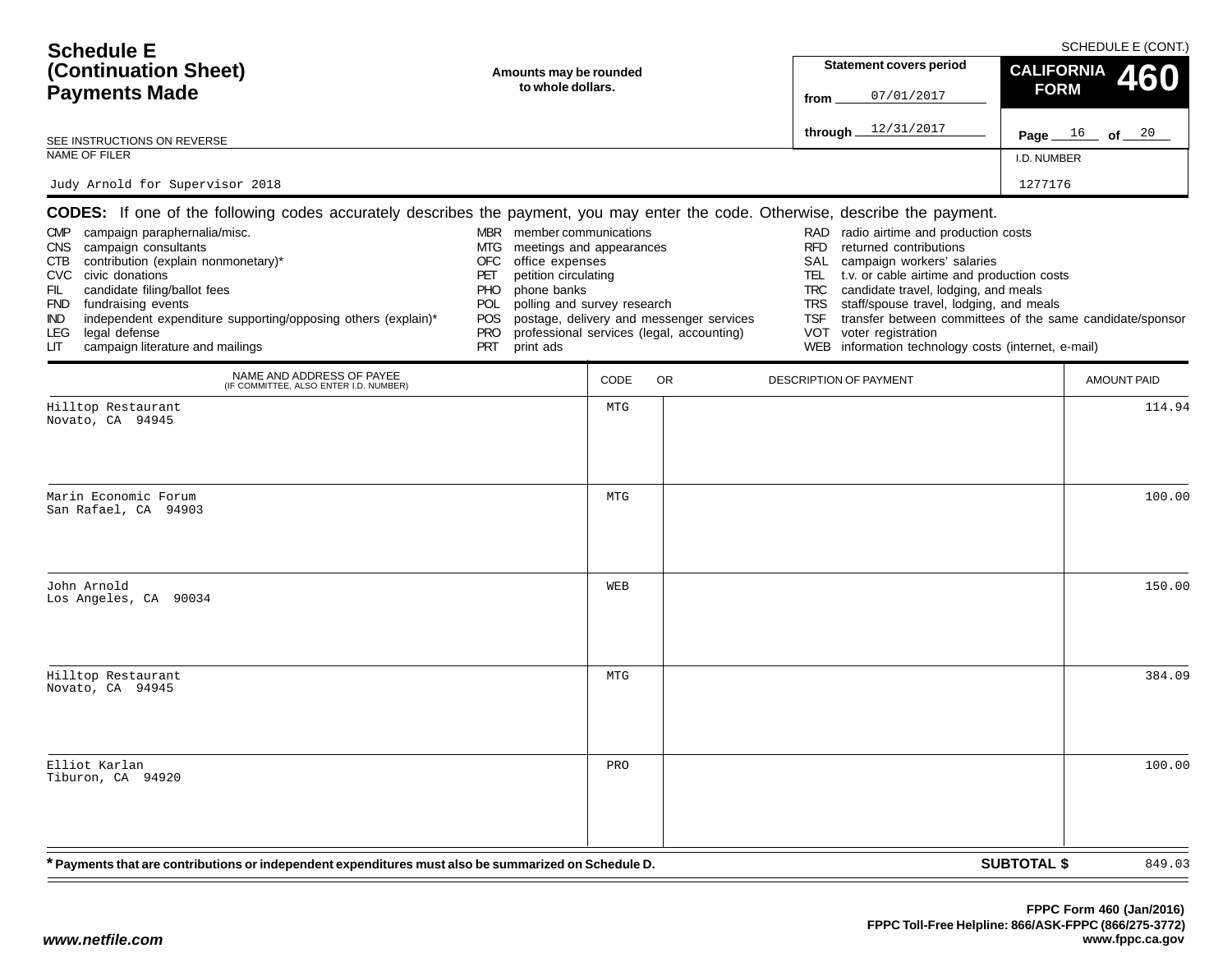| <b>Schedule E</b>                                                                                                                                                                                                                                                                                                                                                                                                                                                                         |                                                                                                                                                                                                                                           |      |                                                                                       | SCHEDULE E (CONT.)                                                                                     |                                                                                                                                                                                                                                                                                                                                                                   |                    |                    |  |
|-------------------------------------------------------------------------------------------------------------------------------------------------------------------------------------------------------------------------------------------------------------------------------------------------------------------------------------------------------------------------------------------------------------------------------------------------------------------------------------------|-------------------------------------------------------------------------------------------------------------------------------------------------------------------------------------------------------------------------------------------|------|---------------------------------------------------------------------------------------|--------------------------------------------------------------------------------------------------------|-------------------------------------------------------------------------------------------------------------------------------------------------------------------------------------------------------------------------------------------------------------------------------------------------------------------------------------------------------------------|--------------------|--------------------|--|
| (Continuation Sheet)                                                                                                                                                                                                                                                                                                                                                                                                                                                                      | Amounts may be rounded                                                                                                                                                                                                                    |      |                                                                                       | <b>Statement covers period</b>                                                                         | <b>CALIFORNIA</b><br>460                                                                                                                                                                                                                                                                                                                                          |                    |                    |  |
| <b>Payments Made</b>                                                                                                                                                                                                                                                                                                                                                                                                                                                                      | to whole dollars.                                                                                                                                                                                                                         |      | from                                                                                  | 07/01/2017                                                                                             | <b>FORM</b>                                                                                                                                                                                                                                                                                                                                                       |                    |                    |  |
| SEE INSTRUCTIONS ON REVERSE                                                                                                                                                                                                                                                                                                                                                                                                                                                               |                                                                                                                                                                                                                                           |      |                                                                                       | through _                                                                                              | 12/31/2017                                                                                                                                                                                                                                                                                                                                                        |                    | Page $17$ of $20$  |  |
| NAME OF FILER                                                                                                                                                                                                                                                                                                                                                                                                                                                                             |                                                                                                                                                                                                                                           |      |                                                                                       |                                                                                                        |                                                                                                                                                                                                                                                                                                                                                                   | I.D. NUMBER        |                    |  |
| Judy Arnold for Supervisor 2018                                                                                                                                                                                                                                                                                                                                                                                                                                                           |                                                                                                                                                                                                                                           |      |                                                                                       |                                                                                                        |                                                                                                                                                                                                                                                                                                                                                                   | 1277176            |                    |  |
| <b>CODES:</b> If one of the following codes accurately describes the payment, you may enter the code. Otherwise, describe the payment.<br>CMP campaign paraphernalia/misc.<br>CNS campaign consultants<br>contribution (explain nonmonetary)*<br>CTB<br>CVC civic donations<br>FIL<br>candidate filing/ballot fees<br>FND fundraising events<br>independent expenditure supporting/opposing others (explain)*<br>IND.<br>legal defense<br>LEG.<br>campaign literature and mailings<br>LIТ | MBR member communications<br>meetings and appearances<br>MTG.<br><b>OFC</b><br>office expenses<br>petition circulating<br>PET<br>phone banks<br>PHO<br>polling and survey research<br>POL<br>POS<br><b>PRO</b><br><b>PRT</b><br>print ads |      | postage, delivery and messenger services<br>professional services (legal, accounting) | RAD<br><b>RFD</b><br>SAL<br>TEL.<br><b>TRC</b><br><b>TRS</b><br><b>TSF</b><br><b>VOT</b><br><b>WEB</b> | radio airtime and production costs<br>returned contributions<br>campaign workers' salaries<br>t.v. or cable airtime and production costs<br>candidate travel, lodging, and meals<br>staff/spouse travel, lodging, and meals<br>transfer between committees of the same candidate/sponsor<br>voter registration<br>information technology costs (internet, e-mail) |                    |                    |  |
| NAME AND ADDRESS OF PAYEE<br>(IF COMMITTEE, ALSO ENTER I.D. NUMBER)                                                                                                                                                                                                                                                                                                                                                                                                                       |                                                                                                                                                                                                                                           | CODE | <b>OR</b>                                                                             | DESCRIPTION OF PAYMENT                                                                                 |                                                                                                                                                                                                                                                                                                                                                                   |                    | <b>AMOUNT PAID</b> |  |
| Mary Jane Burke<br>Novato, CA 94947                                                                                                                                                                                                                                                                                                                                                                                                                                                       |                                                                                                                                                                                                                                           | CTB  |                                                                                       |                                                                                                        |                                                                                                                                                                                                                                                                                                                                                                   |                    | 100.00             |  |
| PMCohen Public Affairs<br>San Rafael, CA 94915                                                                                                                                                                                                                                                                                                                                                                                                                                            |                                                                                                                                                                                                                                           | CNS  |                                                                                       |                                                                                                        |                                                                                                                                                                                                                                                                                                                                                                   |                    | 1,825.00           |  |
| North Bay Labor Council/COPE (ID# 744444)<br>Santa Rosa, CA 95403                                                                                                                                                                                                                                                                                                                                                                                                                         |                                                                                                                                                                                                                                           | LIT  |                                                                                       |                                                                                                        |                                                                                                                                                                                                                                                                                                                                                                   |                    | 475.00             |  |
| USPS<br>Novato, CA 94947                                                                                                                                                                                                                                                                                                                                                                                                                                                                  |                                                                                                                                                                                                                                           | POS  |                                                                                       |                                                                                                        |                                                                                                                                                                                                                                                                                                                                                                   |                    | 107.80             |  |
| Four Waters Media LLC<br>West Sacramento, CA 95691                                                                                                                                                                                                                                                                                                                                                                                                                                        |                                                                                                                                                                                                                                           | LIT  |                                                                                       |                                                                                                        |                                                                                                                                                                                                                                                                                                                                                                   |                    | 1,260.00           |  |
| * Payments that are contributions or independent expenditures must also be summarized on Schedule D.                                                                                                                                                                                                                                                                                                                                                                                      |                                                                                                                                                                                                                                           |      |                                                                                       |                                                                                                        |                                                                                                                                                                                                                                                                                                                                                                   | <b>SUBTOTAL \$</b> | 3,767.80           |  |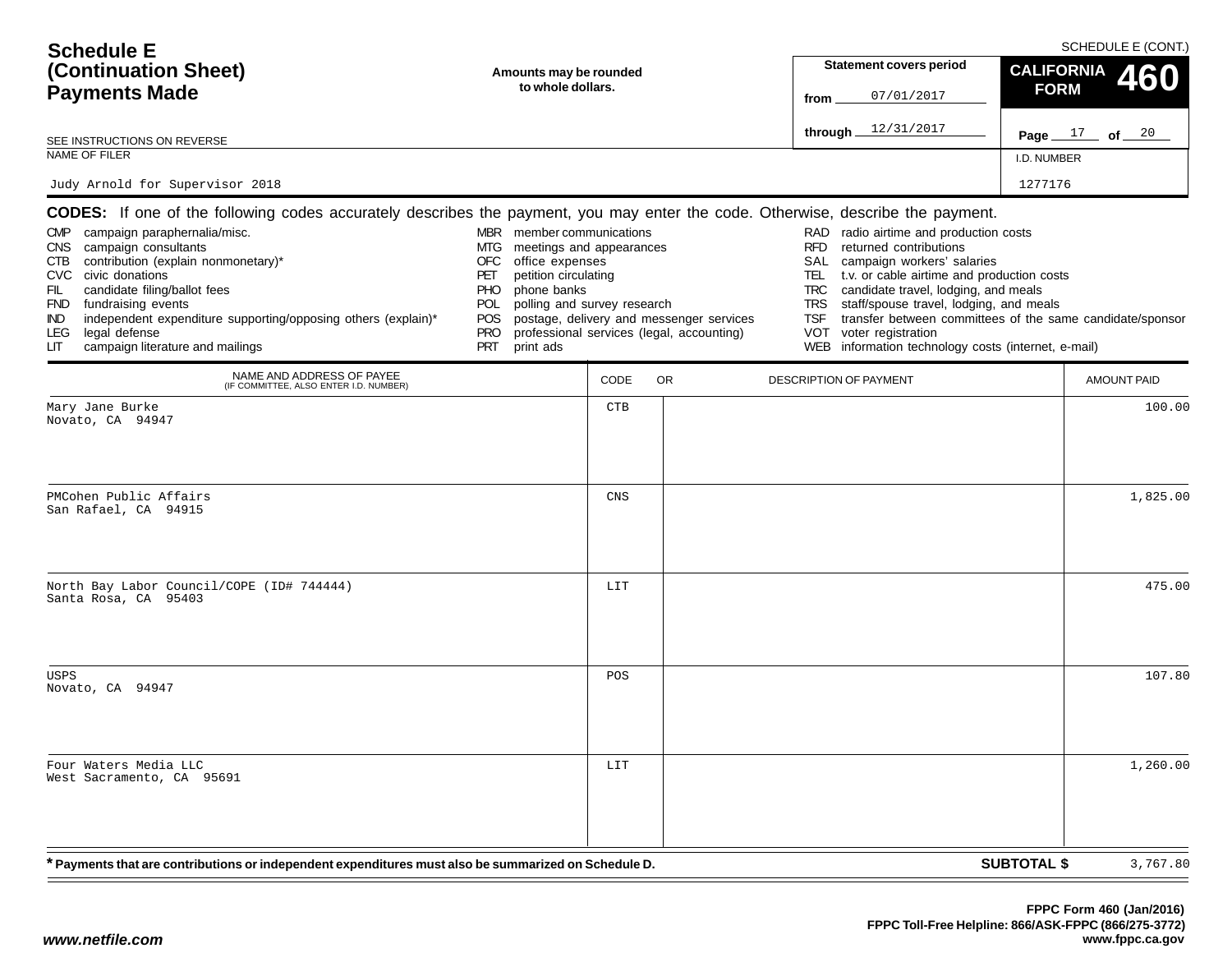| <b>Schedule E</b>                                                                                                                                                                                                                                                                                                                                                                                                                                                                                   |                                                                                                                                                                                                                                                          |                                             |                                                                                       | SCHEDULE E (CONT.)                                                                |                                                                                                                                                                                                                                                                                                                                                                       |                                        |                    |  |
|-----------------------------------------------------------------------------------------------------------------------------------------------------------------------------------------------------------------------------------------------------------------------------------------------------------------------------------------------------------------------------------------------------------------------------------------------------------------------------------------------------|----------------------------------------------------------------------------------------------------------------------------------------------------------------------------------------------------------------------------------------------------------|---------------------------------------------|---------------------------------------------------------------------------------------|-----------------------------------------------------------------------------------|-----------------------------------------------------------------------------------------------------------------------------------------------------------------------------------------------------------------------------------------------------------------------------------------------------------------------------------------------------------------------|----------------------------------------|--------------------|--|
| (Continuation Sheet)                                                                                                                                                                                                                                                                                                                                                                                                                                                                                |                                                                                                                                                                                                                                                          | Amounts may be rounded<br>to whole dollars. |                                                                                       |                                                                                   | <b>Statement covers period</b>                                                                                                                                                                                                                                                                                                                                        | <b>CALIFORNIA</b><br>60<br><b>FORM</b> |                    |  |
| <b>Payments Made</b>                                                                                                                                                                                                                                                                                                                                                                                                                                                                                |                                                                                                                                                                                                                                                          |                                             |                                                                                       |                                                                                   | 07/01/2017                                                                                                                                                                                                                                                                                                                                                            |                                        |                    |  |
| SEE INSTRUCTIONS ON REVERSE                                                                                                                                                                                                                                                                                                                                                                                                                                                                         |                                                                                                                                                                                                                                                          |                                             |                                                                                       | through.                                                                          | 12/31/2017                                                                                                                                                                                                                                                                                                                                                            | Page $18$ of $20$                      |                    |  |
| NAME OF FILER                                                                                                                                                                                                                                                                                                                                                                                                                                                                                       |                                                                                                                                                                                                                                                          |                                             |                                                                                       |                                                                                   |                                                                                                                                                                                                                                                                                                                                                                       | I.D. NUMBER                            |                    |  |
| Judy Arnold for Supervisor 2018                                                                                                                                                                                                                                                                                                                                                                                                                                                                     |                                                                                                                                                                                                                                                          |                                             |                                                                                       |                                                                                   |                                                                                                                                                                                                                                                                                                                                                                       | 1277176                                |                    |  |
| <b>CODES:</b> If one of the following codes accurately describes the payment, you may enter the code. Otherwise, describe the payment.<br>CMP campaign paraphernalia/misc.<br>campaign consultants<br><b>CNS</b><br>contribution (explain nonmonetary)*<br>CTB<br>CVC civic donations<br>FIL<br>candidate filing/ballot fees<br>FND fundraising events<br>independent expenditure supporting/opposing others (explain)*<br>IND.<br>legal defense<br>LEG.<br>campaign literature and mailings<br>LІТ | MBR member communications<br>meetings and appearances<br>MTG.<br><b>OFC</b><br>office expenses<br>PET<br>petition circulating<br>phone banks<br><b>PHO</b><br>polling and survey research<br><b>POL</b><br>POS.<br><b>PRO</b><br>print ads<br><b>PRT</b> |                                             | postage, delivery and messenger services<br>professional services (legal, accounting) | RAD<br><b>RFD</b><br>SAL<br>TEL.<br><b>TRC</b><br><b>TRS</b><br><b>TSF</b><br>VOT | radio airtime and production costs<br>returned contributions<br>campaign workers' salaries<br>t.v. or cable airtime and production costs<br>candidate travel, lodging, and meals<br>staff/spouse travel, lodging, and meals<br>transfer between committees of the same candidate/sponsor<br>voter registration<br>WEB information technology costs (internet, e-mail) |                                        |                    |  |
| NAME AND ADDRESS OF PAYEE<br>(IF COMMITTEE, ALSO ENTER I.D. NUMBER)                                                                                                                                                                                                                                                                                                                                                                                                                                 |                                                                                                                                                                                                                                                          | CODE                                        | <b>OR</b>                                                                             |                                                                                   | <b>DESCRIPTION OF PAYMENT</b>                                                                                                                                                                                                                                                                                                                                         |                                        | <b>AMOUNT PAID</b> |  |
| Kevin Morrison for City Council<br>Sacramento, CA 94815                                                                                                                                                                                                                                                                                                                                                                                                                                             |                                                                                                                                                                                                                                                          | <b>CTB</b>                                  |                                                                                       |                                                                                   |                                                                                                                                                                                                                                                                                                                                                                       |                                        | 400.00             |  |
| John Arnold<br>Los Angeles, CA 90034                                                                                                                                                                                                                                                                                                                                                                                                                                                                |                                                                                                                                                                                                                                                          | WEB                                         |                                                                                       |                                                                                   |                                                                                                                                                                                                                                                                                                                                                                       |                                        | 150.00             |  |
| Four Waters Media LLC<br>West Sacramento, CA 95691                                                                                                                                                                                                                                                                                                                                                                                                                                                  |                                                                                                                                                                                                                                                          | <b>CNS</b>                                  |                                                                                       |                                                                                   |                                                                                                                                                                                                                                                                                                                                                                       |                                        | 1,000.00           |  |
| Whole Foods<br>Novato, CA 94945                                                                                                                                                                                                                                                                                                                                                                                                                                                                     |                                                                                                                                                                                                                                                          | <b>MTG</b>                                  |                                                                                       |                                                                                   |                                                                                                                                                                                                                                                                                                                                                                       |                                        | 120.00             |  |
| PMCohen Public Affairs<br>San Rafael, CA 94915                                                                                                                                                                                                                                                                                                                                                                                                                                                      |                                                                                                                                                                                                                                                          | CNS                                         |                                                                                       |                                                                                   |                                                                                                                                                                                                                                                                                                                                                                       |                                        | 1,580.00           |  |
| * Payments that are contributions or independent expenditures must also be summarized on Schedule D.                                                                                                                                                                                                                                                                                                                                                                                                |                                                                                                                                                                                                                                                          |                                             |                                                                                       |                                                                                   |                                                                                                                                                                                                                                                                                                                                                                       | <b>SUBTOTAL \$</b>                     | 3,250.00           |  |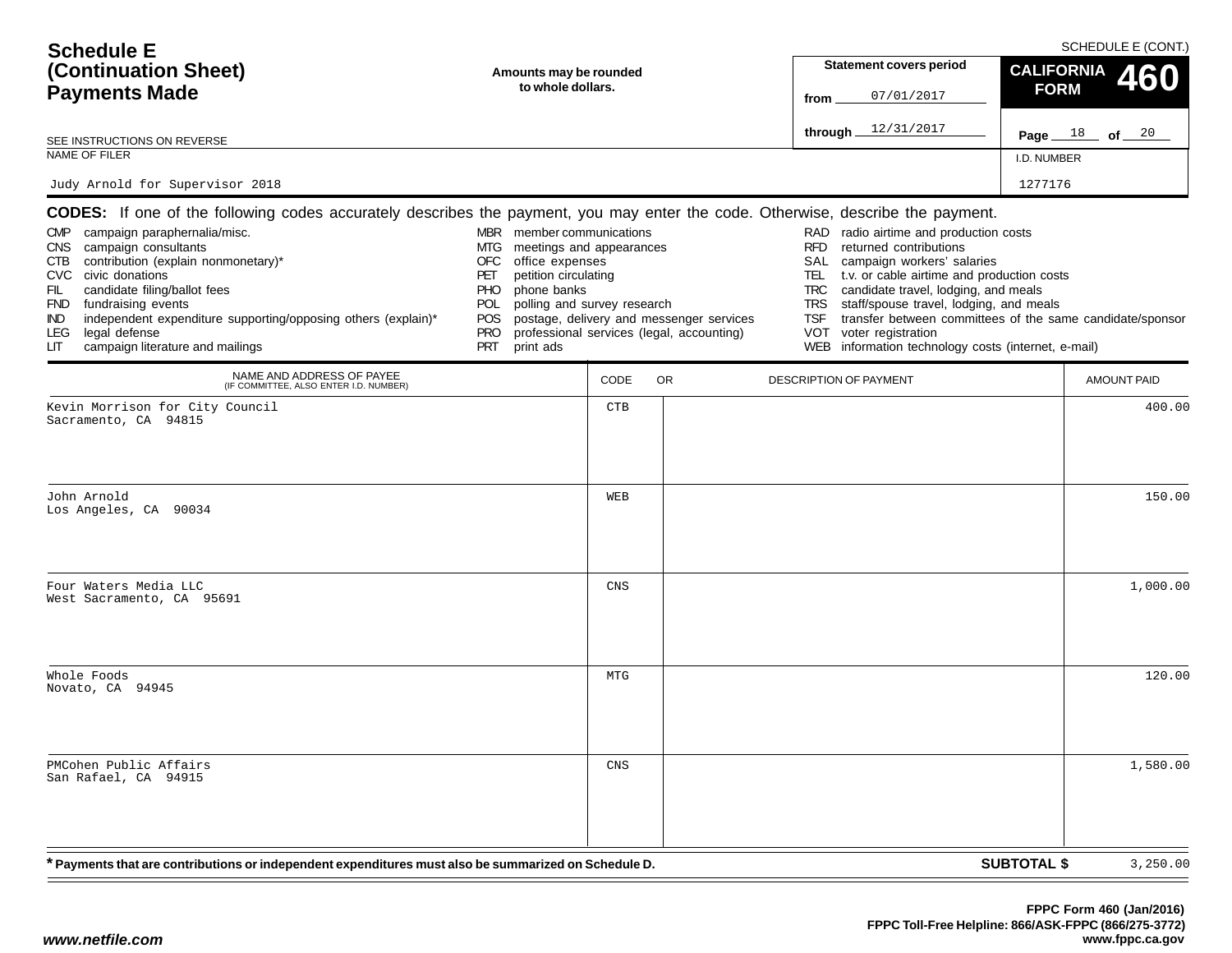| <b>Schedule E</b>                                                                                                                                                                                                                                                                                                                                                                                                                                                                                   |                                                                                                                                                                                                                                                         |                                             |                                                                                       |                                                                                    |                                                                                                                                                                                                                                                                                                                                                                       | SCHEDULE E (CONT.) |                                        |  |  |  |
|-----------------------------------------------------------------------------------------------------------------------------------------------------------------------------------------------------------------------------------------------------------------------------------------------------------------------------------------------------------------------------------------------------------------------------------------------------------------------------------------------------|---------------------------------------------------------------------------------------------------------------------------------------------------------------------------------------------------------------------------------------------------------|---------------------------------------------|---------------------------------------------------------------------------------------|------------------------------------------------------------------------------------|-----------------------------------------------------------------------------------------------------------------------------------------------------------------------------------------------------------------------------------------------------------------------------------------------------------------------------------------------------------------------|--------------------|----------------------------------------|--|--|--|
| (Continuation Sheet)                                                                                                                                                                                                                                                                                                                                                                                                                                                                                |                                                                                                                                                                                                                                                         | Amounts may be rounded<br>to whole dollars. |                                                                                       |                                                                                    | <b>Statement covers period</b>                                                                                                                                                                                                                                                                                                                                        |                    | <b>CALIFORNIA</b><br>60<br><b>FORM</b> |  |  |  |
| <b>Payments Made</b>                                                                                                                                                                                                                                                                                                                                                                                                                                                                                |                                                                                                                                                                                                                                                         |                                             |                                                                                       |                                                                                    | 07/01/2017<br>from                                                                                                                                                                                                                                                                                                                                                    |                    |                                        |  |  |  |
| SEE INSTRUCTIONS ON REVERSE                                                                                                                                                                                                                                                                                                                                                                                                                                                                         |                                                                                                                                                                                                                                                         |                                             |                                                                                       | through.                                                                           | 12/31/2017                                                                                                                                                                                                                                                                                                                                                            |                    | Page $19$ of $20$                      |  |  |  |
| NAME OF FILER                                                                                                                                                                                                                                                                                                                                                                                                                                                                                       |                                                                                                                                                                                                                                                         |                                             |                                                                                       |                                                                                    |                                                                                                                                                                                                                                                                                                                                                                       | I.D. NUMBER        |                                        |  |  |  |
| Judy Arnold for Supervisor 2018                                                                                                                                                                                                                                                                                                                                                                                                                                                                     |                                                                                                                                                                                                                                                         |                                             |                                                                                       |                                                                                    |                                                                                                                                                                                                                                                                                                                                                                       | 1277176            |                                        |  |  |  |
| <b>CODES:</b> If one of the following codes accurately describes the payment, you may enter the code. Otherwise, describe the payment.<br>CMP campaign paraphernalia/misc.<br>CNS campaign consultants<br>contribution (explain nonmonetary)*<br>CTB<br><b>CVC</b><br>civic donations<br>FIL<br>candidate filing/ballot fees<br>FND fundraising events<br>independent expenditure supporting/opposing others (explain)*<br>IND.<br>legal defense<br>LEG.<br>campaign literature and mailings<br>LIТ | MBR member communications<br>meetings and appearances<br>MTG.<br><b>OFC</b><br>office expenses<br>PET<br>petition circulating<br>phone banks<br><b>PHO</b><br>polling and survey research<br><b>POL</b><br>POS<br><b>PRO</b><br><b>PRT</b><br>print ads |                                             | postage, delivery and messenger services<br>professional services (legal, accounting) | RAD.<br><b>RFD</b><br>SAL<br>TEL.<br><b>TRC</b><br><b>TRS</b><br><b>TSF</b><br>VOT | radio airtime and production costs<br>returned contributions<br>campaign workers' salaries<br>t.v. or cable airtime and production costs<br>candidate travel, lodging, and meals<br>staff/spouse travel, lodging, and meals<br>transfer between committees of the same candidate/sponsor<br>voter registration<br>WEB information technology costs (internet, e-mail) |                    |                                        |  |  |  |
| NAME AND ADDRESS OF PAYEE<br>(IF COMMITTEE, ALSO ENTER I.D. NUMBER)                                                                                                                                                                                                                                                                                                                                                                                                                                 |                                                                                                                                                                                                                                                         | CODE                                        | <b>OR</b>                                                                             |                                                                                    | DESCRIPTION OF PAYMENT                                                                                                                                                                                                                                                                                                                                                |                    | <b>AMOUNT PAID</b>                     |  |  |  |
| John Arnold<br>Los Angeles, CA 90034                                                                                                                                                                                                                                                                                                                                                                                                                                                                |                                                                                                                                                                                                                                                         | SAL                                         |                                                                                       |                                                                                    |                                                                                                                                                                                                                                                                                                                                                                       |                    | 250.00                                 |  |  |  |
| Lucky<br>Novato, CA 94945                                                                                                                                                                                                                                                                                                                                                                                                                                                                           |                                                                                                                                                                                                                                                         | <b>MTG</b>                                  |                                                                                       |                                                                                    |                                                                                                                                                                                                                                                                                                                                                                       |                    | 153.66                                 |  |  |  |
| China Palace<br>Novato, CA 94945                                                                                                                                                                                                                                                                                                                                                                                                                                                                    |                                                                                                                                                                                                                                                         | <b>MTG</b>                                  |                                                                                       |                                                                                    |                                                                                                                                                                                                                                                                                                                                                                       |                    | 169.97                                 |  |  |  |
| John Arnold<br>Los Angeles, CA 90034                                                                                                                                                                                                                                                                                                                                                                                                                                                                |                                                                                                                                                                                                                                                         | WEB                                         |                                                                                       |                                                                                    |                                                                                                                                                                                                                                                                                                                                                                       |                    | 150.00                                 |  |  |  |
| Marin Young Democrats<br>Fairfax, CA 94930                                                                                                                                                                                                                                                                                                                                                                                                                                                          |                                                                                                                                                                                                                                                         | CTB                                         |                                                                                       |                                                                                    |                                                                                                                                                                                                                                                                                                                                                                       |                    | 150.00                                 |  |  |  |
| * Payments that are contributions or independent expenditures must also be summarized on Schedule D.                                                                                                                                                                                                                                                                                                                                                                                                |                                                                                                                                                                                                                                                         |                                             |                                                                                       |                                                                                    |                                                                                                                                                                                                                                                                                                                                                                       | <b>SUBTOTAL \$</b> | 873.63                                 |  |  |  |